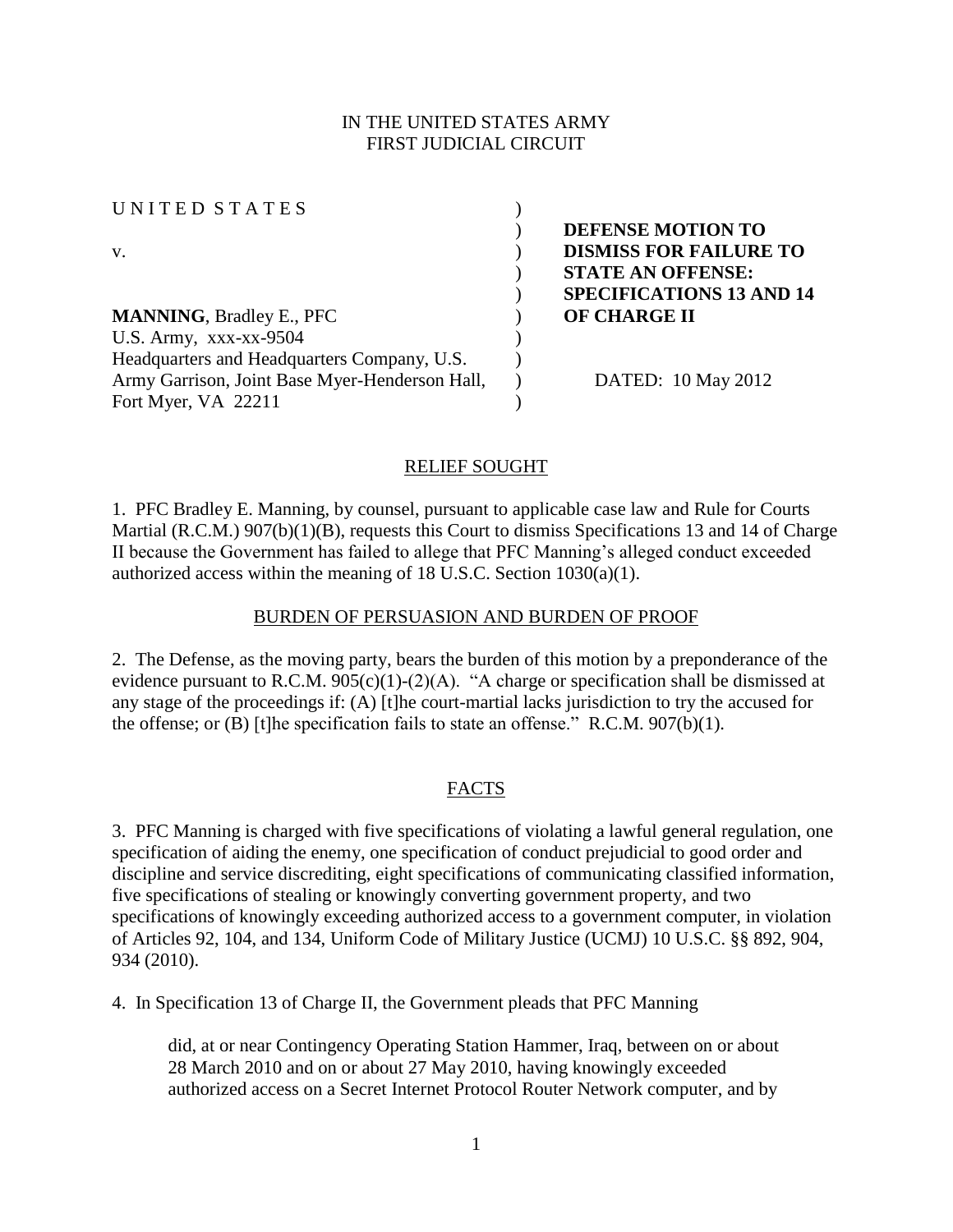means of such conduct having obtained . . . more than seventy-five classified United States Department of State cables, willfully communicate, deliver, transmit, or cause to be communicated, delivered, or transmitted the said information, to a person not entitled to receive it, with reason to believe that such information so obtained could be used to the injury of the United States, or to the advantage of any foreign nation, in violation of 18 U.S. Code Section  $1030(a)(1)[.]$ 

Charge Sheet (attached), Specification 13. Specification 14 of the same charge alleges that PFC Manning

did, at or near Contingency Operating Station Hammer, Iraq, between on or about 15 February 2010 and on or about 18 February 2010, having knowingly exceeded authorized access on a Secret Internet Protocol Router Network Computer, and by means of such conduct having obtained . . . a classified Department of State cable titled "Reykjavik-13", willfully communicate, deliver, transmit, or cause to be communicated, delivered, or transmitted the said information, to a person not entitled to receive it, with reason to believe that such information so obtained could be used to the injury of the United States, or to the advantage of any foreign nation, in violation of 18 U.S. Code Section 1030(a)(1)[.]

*Id.*, Specification 14. In its Bill of Particulars, the Defense asked the Government to specify how exactly it alleges that PFC Manning exceeded authorized access. The Government resisted providing these particulars. However, during the motions argument, CPT Morrow revealed the Government's position on how PFC Manning is alleged to have exceeded authorized access:

MJ: Okay. Government, do you have a theory of a means by which he knowingly exceeded the unauthorized [sic] access?

ATC1: The means?

MJ: Yes.

ATC1: Your Honor, the government would maintain that PFC Manning had a user name and a password to a SIPRNET computer while deployed. On certain occasions when he accessed that computer for certain, you know, to obtain these documents, he was exceeding authorized access. I can't – there is no means. I mean, there is no  $-1$  don't think it's  $-$  a mystery how he got onto the computer. I think Mr. Coombs is focusing on the [inaudible] diplomacy aspect of it when the focus should be on when he access [sic] the computer to do certain things.

MJ: So your means is the fact that he accessed the computer to do certain things?

ATC1: Yes, ma'am.

MJ: All right. Are those things that he did part of the investigation or he –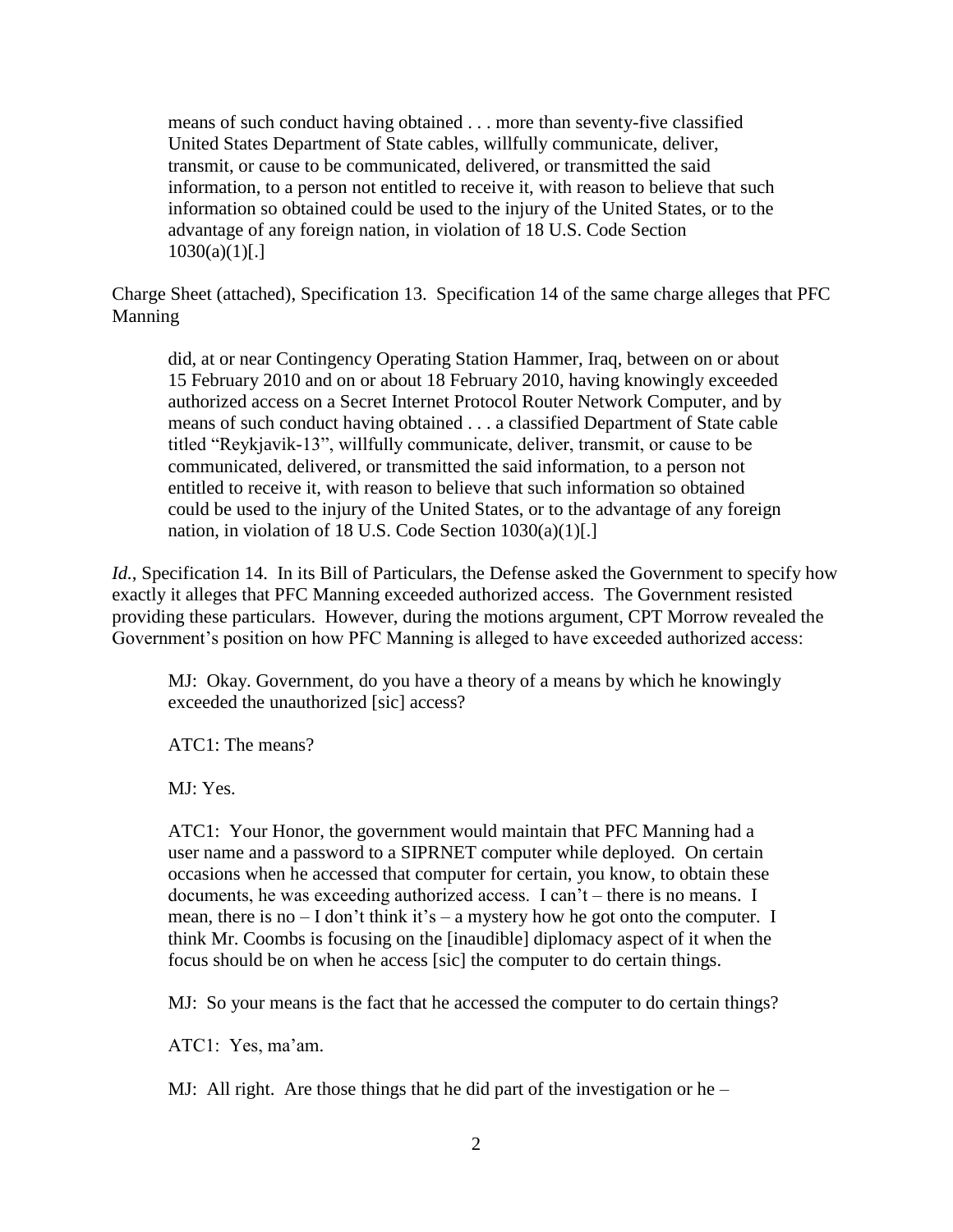ATC1: They are part of the specification, Your Honor. Obtaining these cables and transmitting to Wikileaks.

Oral Argument, Unauthenticated Transcript, 23 February 2012, pp. 71-72 [hereinafter Oral Argument, Unauthenticated Transcript].

### WITNESSES/EVIDENCE

5. The Defense does not request any witnesses be produced for this motion. The Defense respectfully requests this court to consider the following evidence in support of the Defense's motion:

- a. Charge Sheet (attached);
- b. Oral Argument, Unauthenticated Transcript, 23 February 2012.

# LEGAL AUTHORITY AND ARGUMENT

6. To state an offense under 18 U.S.C. Section 1030(a)(1), the Government must allege that the accused either knowingly accessed a computer without authorization or that he knowingly exceeded authorized access in accessing the information in question. The Government in this case has alleged that PFC Manning knowingly exceeded his authorized access when, despite being authorized to use the computer, he accessed certain information for an improper purpose and/or in violation of the governing terms of use, and disclosed the information to a person not authorized to receive it.

7. The plain language of Section  $1030(e)(6)$  clearly indicates that a person exceeds authorized access when he or she uses authorized access to a computer to obtain or alter information in the computer that he or she is not entitled to obtain or alter. 18 U.S.C. § 1030(e)(6). Neither Section  $1030(e)(6)$  nor Section  $1030(a)(1)$  gives any indication that an accused's purpose in accessing the computer or the information in question is in any way relevant to the "exceeding authorized access" inquiry. *See id.* § 1030(a)(1), (e)(6). It is clear from the plain language of Section 1030(a)(1) that PFC Manning did not exceed authorized access within the meaning of the statute. PFC Manning had full authority to access the government computer(s) at issue and at no time did he obtain or alter information that he was not entitled to obtain or alter.

8. The essence of the Government's theory is either: a) that PFC Manning exceeded authorized access when he allegedly accessed information for an improper purpose, *viz.*, to give the information to someone not authorized to receive it; or b) that PFC Manning exceeded authorized access when he allegedly accessed, stored and disclosed information in contravention of the Army's Acceptable Use Policy (AUP).<sup>1</sup> Either way, the Government fails to state an

 $1$ <sup>1</sup> This latter theory was presented by the Government at the Article 32 hearing.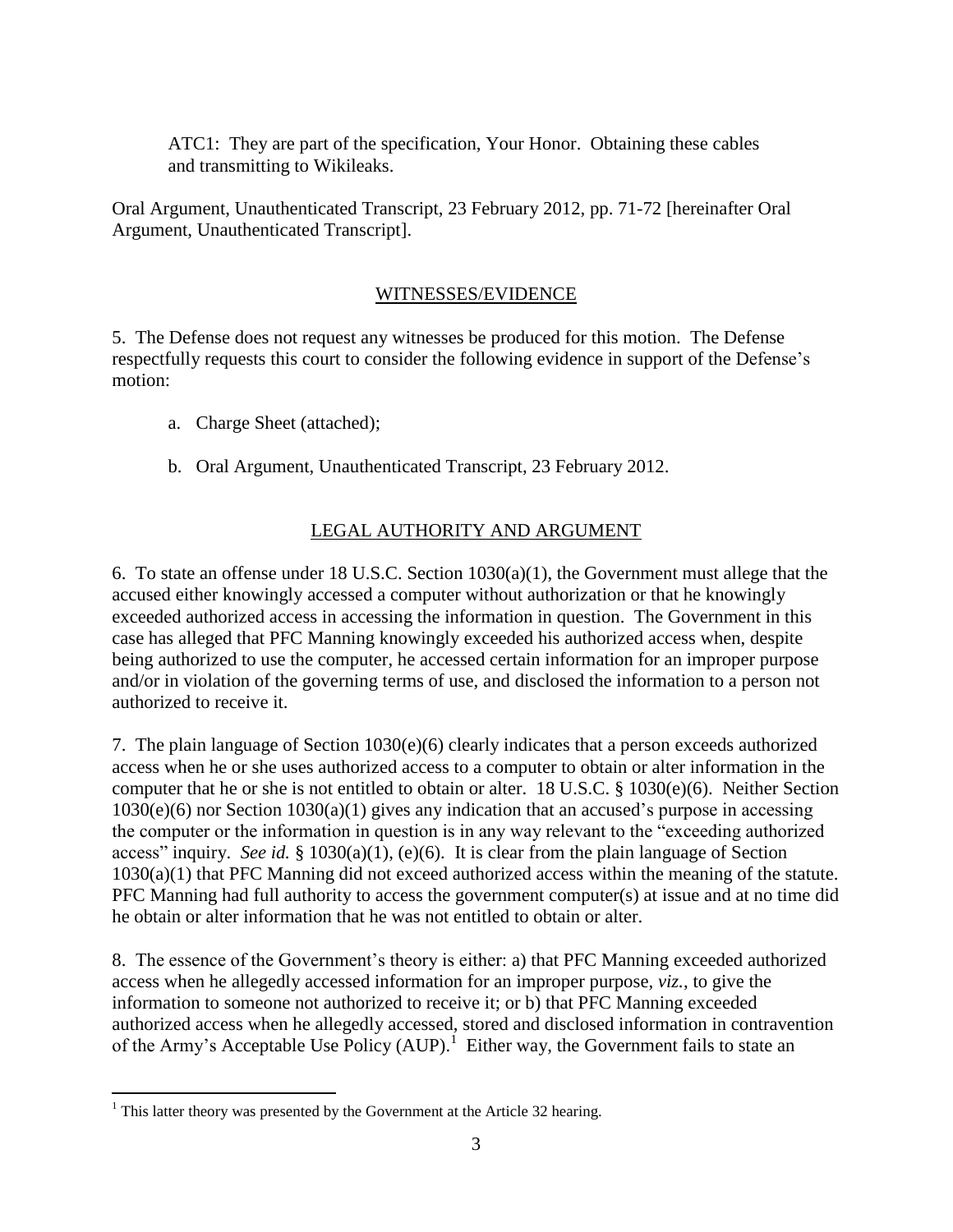offense under Section  $1030(a)(1)$ .<sup>2</sup> Under Section  $1030(a)(1)$ , an accused's purpose in accessing the computer is irrelevant, as is the question of whether the accused violated the employer's terms of use. The inquiry under Section 1030(a)(1) is strictly limited to whether the accused had authority to access the information accessed. Other sections of federal criminal law or the UCMJ may criminalize PFC Manning's alleged improper storing or dissemination of information – but not Section 1030(a)(1).

9. Additionally, interpreting the term "exceeds authorized access" to include instances where a person accesses information for an improper purpose or where a person violates the terms of use of that access poses serious constitutional concerns for at least one provision of the statute.<sup>3</sup> Therefore, this expansive interpretation must be rejected.

10. Because the Government has failed to allege that PFC Manning "exceeded authorized access" within the meaning of Section 1030(a)(1), the charge should be dismissed for failure to state an offense.

## **A. Under the Plain Language of 18 U.S.C. Section 1030(a)(1), PFC Manning Did Not Exceed His Authorized Access**

11. As outlined in *United States v. Starr*, the proper inquiry regarding the legal meaning of a statute is as follows:

It is the function of the legislature to make the laws and the duty of judges to interpret them. 2A Norman J. Singer, *Sutherland Statutory Construction* § 45.03 (4th ed. 1984). Judges should interpret a statute so as to carry out the will of the legislature. *United States [v. Dickenson,](http://www.westlaw.com/Find/Default.wl?rs=dfa1.0&vr=2.0&DB=1443&FindType=Y&ReferencePositionType=S&SerialNum=1955003199&ReferencePosition=165)* [20 C.M.R. 154, 165 \(C.M.A. 1955\).](http://www.westlaw.com/Find/Default.wl?rs=dfa1.0&vr=2.0&DB=1443&FindType=Y&ReferencePositionType=S&SerialNum=1955003199&ReferencePosition=165) Otherwise, they violate the principle of the separation of powers. Singer, *supra,* § 45.05. "If the words used in the statute convey a clear and definite meaning, a court has no right to look for or to impose a different meaning." *[Dickenson,](http://www.westlaw.com/Find/Default.wl?rs=dfa1.0&vr=2.0&DB=1443&FindType=Y&ReferencePositionType=S&SerialNum=1955003199&ReferencePosition=165)* [20](http://www.westlaw.com/Find/Default.wl?rs=dfa1.0&vr=2.0&DB=1443&FindType=Y&ReferencePositionType=S&SerialNum=1955003199&ReferencePosition=165)  [C.M.R. at 165.](http://www.westlaw.com/Find/Default.wl?rs=dfa1.0&vr=2.0&DB=1443&FindType=Y&ReferencePositionType=S&SerialNum=1955003199&ReferencePosition=165) Thus, in interpreting a statute, we employ the following process: (1) Give the operative terms of the statute their ordinary meaning; if the terms are unambiguous, the inquiry is over; (2) If the operative terms of the statute are

 $2<sup>2</sup>$  If the Government claims, as it did with the Motion to Dismiss the Article 104 Offense, that the charges should not be dismissed because the specification is sufficient, the Defense would like to clarify that its argument is not that the specification is deficient; it is that the theory underlying the specification is deficient. This is appropriately styled as a motion to dismiss for failure to state an offense. *See, e.g., United States v. Nosal* (*Nosal III*), \_\_\_ F.3d \_\_\_, No. 10-10038, 2012 WL 1176119, at \*8 (9th Cir. April 10, 2012) (en banc) (holding that the district court's dismissal of the counts of the indictment alleging violations of Section 1030 was proper because the Government's theory of "exceeds authorized access" was erroneous).

<sup>&</sup>lt;sup>3</sup> The term "exceeds authorized access" or some derivative thereof appears in several provisions of Section 1030. *See, e.g.,* 18 U.S.C. § 1030(a)(1) ("exceeding authorized access"); *id.* § 1030(a)(2) ("exceeds authorized access"); *id.* § 1030(a)(4) (same); *id.* § 1030(a)(7)(B) ("in excess of authorization" and "exceeding authorized access"). These phrases are nearly identical and "identical words and phrases within the same statute should normally be given the same meaning." *Nosal III*, 2012 WL 1176119, at \*4 (quoting *Powerex Corp. v. Reliant Energy Servs., Inc.*, 551 U.S. 224, 232 (2007)) (internal quotations omitted). Thus, the interpretation of the term "exceeds authorized access" contained in Section  $1030(e)(6)$  applies to all variants of the term used, including "exceeding authorized access" in Section 1030(a)(1). *See id.* ("Congress obviously meant 'exceeds authorized access' to have the same meaning throughout [S]ection 1030.").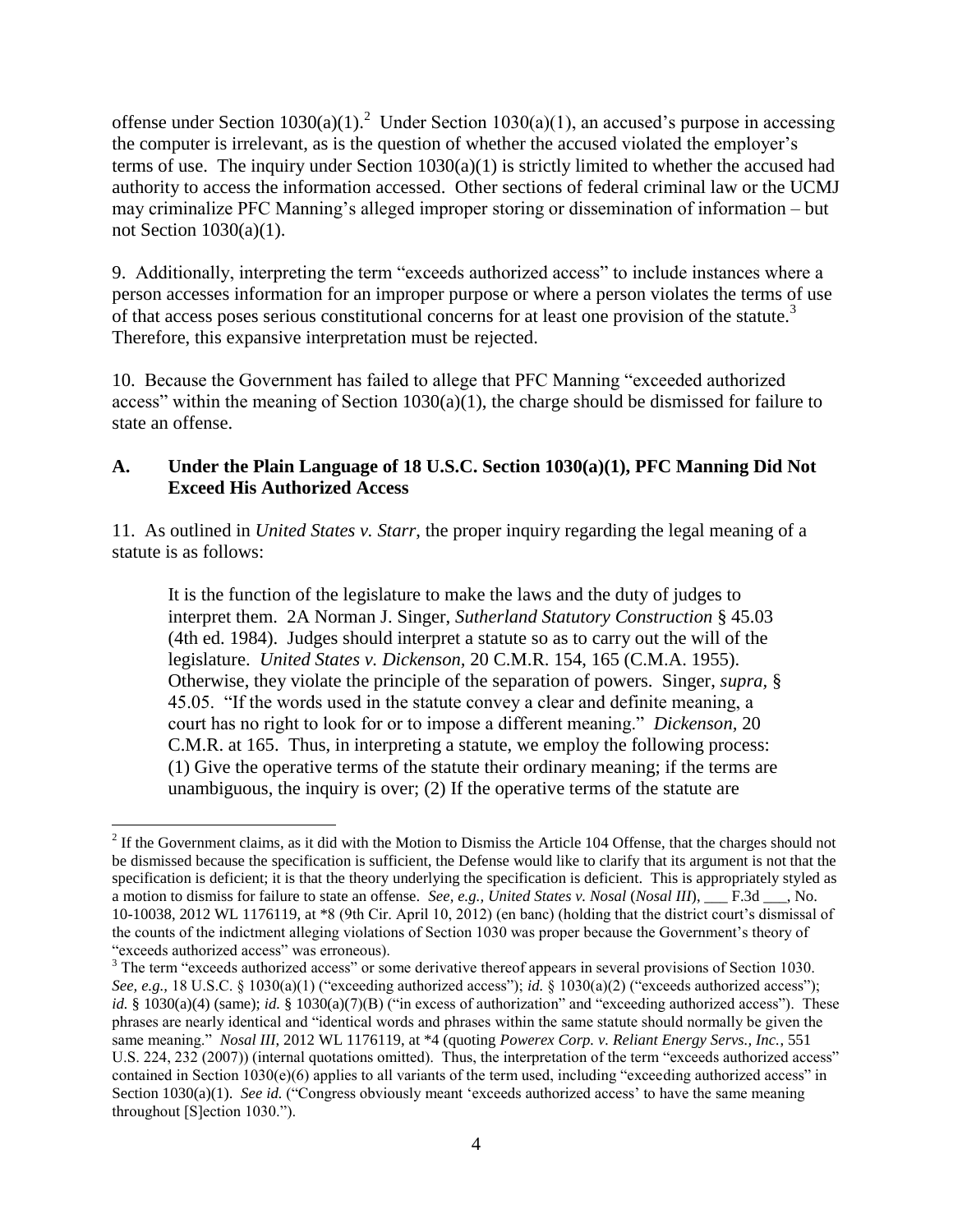ambiguous, then we examine the purpose of the statute as well as its legislative history; and (3) If a reasonable ambiguity still exists, then we apply the rule of lenity and resolve the ambiguity in favor of the accused. *See [United States v.](http://www.westlaw.com/Find/Default.wl?rs=dfa1.0&vr=2.0&DB=509&FindType=Y&ReferencePositionType=S&SerialNum=1994178514&ReferencePosition=830)  [Ferguson,](http://www.westlaw.com/Find/Default.wl?rs=dfa1.0&vr=2.0&DB=509&FindType=Y&ReferencePositionType=S&SerialNum=1994178514&ReferencePosition=830)* [40 M.J. 823, 830 \(N.M.C.M.R. 1994\).](http://www.westlaw.com/Find/Default.wl?rs=dfa1.0&vr=2.0&DB=509&FindType=Y&ReferencePositionType=S&SerialNum=1994178514&ReferencePosition=830)

51 M.J. 528, 532 (A.F. Ct. Crim. App. 1999); *see also United States v. McGuinness*, 33 M.J. 781, 784-85 (N.M.C.M.R. 1991) ("First, a court should give all the terms used in the statute their ordinary meaning. Second, if a possible ambiguity exists in the statute when a term's ordinary meaning is used, then a court must examine the legislative history and motivating policies of Congress in enacting the statute to resolve the ambiguity. And finally, if after applying steps one and two, a reasonable doubt still exists about a statute's intended scope, then the Court will apply the rule of lenity and resolve the ambiguity in favor of the appellant.").

12. The term "exceeds authorized access" in Section 1030 has a clear legal meaning. A person exceeds authorized access under Section 1030(a)(1) when, despite being authorized to use the computer, the accused uses his access to the computer to obtain or alter information in the computer that he is not entitled to obtain or alter. Section 1030 is thus concerned only with bypassing technical restrictions on access, not the improper purpose for which one has accessed the information. Alternatively, if this Court determines that the statutory language is ambiguous (which the Defense believes it is not), then the purpose of the statute and the legislative history clearly indicate that Section 1030 was not intended to address misuse of information, only misuse of the computer, in the sense of hacking or bypassing technical restrictions. If, after a review of the plain language and legislative history, the Court concludes that there is still ambiguity, then that ambiguity must be resolved in favor of the accused under the rule of lenity.

13. Section 1030(a)(1) punishes:

Whoever --

(1) having knowingly accessed a computer without authorization or exceeding authorized access, and by means of such conduct having obtained information that has been determined by the United States Government . . . to require protection against unauthorized disclosure for reasons of national defense or foreign relations . . . with reason to believe that such information so obtained could be used to the injury of the United States, or to the advantage of any foreign nation willfully communicates, delivers, transmits, or causes to be communicated, delivered, or transmitted, or attempts to communicate, deliver, transmit or cause to be communicated, delivered, or transmitted the same to any person not entitled to receive it, or willfully retains the same and fails to deliver it to the officer or employee of the United States entitled to receive it[.]

18 U.S.C. § 1030(a)(1). In this case, the Government has proceeded under the theory that PFC Manning knowingly exceeded his authorized access in accessing certain information and disclosing that information to persons not authorized to receive it, in contravention of the Government's Acceptable Use Policy and/or that PFC Manning accessed information for an improper purpose. Notably, the Government has not alleged that PFC Manning accessed a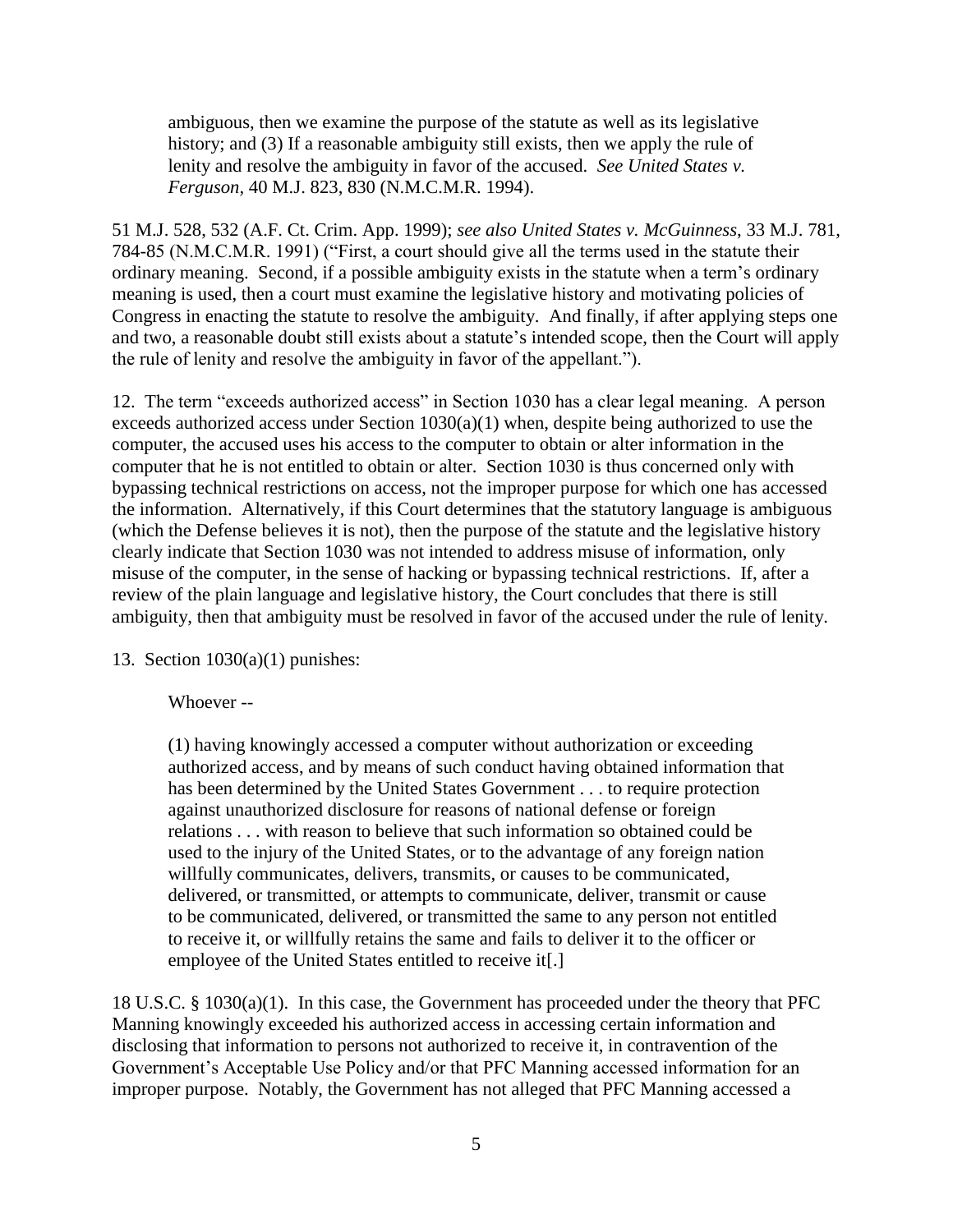computer that he was not entitled to access. Nor has the Government alleged that PFC Manning accessed information on the computer that he was not entitled to access.

14. Congress has provided a definition for "exceeds authorized access" in Section 1030(e)(6): "the term 'exceeds authorized access' means to access a computer with authorization and to use such access to obtain or alter information in the computer that the accesser is not entitled so to obtain or alter[.]" *Id.* § 1030(e)(6).<sup>4</sup> This language is plain and unambiguous. *See United States v. Inthavong*, 48 M.J. 628, 630 (A. Ct. Crim. App. 1998) ("[S]tatutory ambiguity may not be manufactured as a device to defeat manifest congressional intent."). An accused exceeds authorized access under Section 1030(a)(1) when, despite being authorized to use the *computer*, the accused uses his access to the computer to obtain or alter *information* in the computer that he is not entitled to obtain or alter.

15. For instance, if PFC Manning had used his government computer (to which he has authorized access) to hack into the White House server and obtain President Obama's official emails, he would presumably be "exceeding authorized access." Likewise, if PFC Manning had used his government computer (to which he has authorized access) to change the contents of diplomatic cables on the server, he would be "exceeding authorized access." In short, the section is intended to punish those who, while authorized to use the computer, bypass technical restrictions and use the computer to access or alter information that they are not allowed to access or alter. The section does not extend to the situation where the user has authorization to access the information in question, but somehow misuses or misappropriates that information. *See United States v. Nosal* (*Nosal III*), \_\_\_ F.3d \_\_\_, No. 10-10038, 2012 WL 1176119, at \*7-8 (9th Cir. April 10, 2012) (en banc); *United States v. Aleynikov*, 737 F. Supp. 2d 173, 192 (S.D.N.Y. 2010); *Orbit One Commc'ns, Inc. v. Numerex Corp.*, 692 F. Supp. 2d 373, 385 (S.D.N.Y. 2010) ("The plain language of [Section 1030] supports a narrow reading. [Section 1030] expressly prohibits improper 'access' of computer information. It does not prohibit misuse or misappropriation."); *see also Xcedex, Inc. v. VMware, Inc.*, No. 10-3589 (PJS/JJK), 2011 WL 2600688, at \*4 (D. Minn. June 8, 2011) ("[Section 1030] itself defines 'exceeds authorized access' as 'access[ing] a computer with authorization and [using] such access to obtain or alter information in the computer that the accesser is not entitled so to obtain or alter.' [18 U.S.C. § 1030\(e\)\(6\).](http://www.westlaw.com/Find/Default.wl?rs=dfa1.0&vr=2.0&DB=1000546&DocName=18USCAS1030&FindType=L&ReferencePositionType=T&ReferencePosition=SP_71db000052462) Therefore, 'without authorization' and 'exceed[ing] authorized access' depend on the 'unauthorized use of *access*,' not on the 'unauthorized use of *information*.'" (emphasis in original)); *Shamrock Foods Co. v. Gast*, 535 F. Supp. 2d 962, 965 (D. Ariz. 2008) ("[T]he plain language of [Section]  $1030(a)(2)$ , (4), and  $(5)(A)(iii)$  target 'the unauthorized procurement or alteration of information, not its misuse or misappropriation.'").

16. PFC Manning clearly had authorization to access the government computers in question.

 $4$  Section 1030(a)(1) today uses the phrase "exceeding authorized access" instead of "exceeds authorized access." 18 U.S.C. § 1030(a)(1). This subsection was amended in 1996 by substituting the term "exceeding" for the term "exceeds," which had been used in that subsection since 1986. *See* Economic Espionage Act of 1996, Pub. L. No. 104-294,  $\S 201(1)(A)(ii)$ , 110 Stat. 3488, 3491. The change in phrasing was likely grammatical only and the definition of "exceeds authorized access" in Section  $1030(e)(6)$  is likely still applicable to the term "exceeding" authorized access" in Section 1030(a)(1). *See* S. Rep.104-357 (1996) ("The amendment specifically covers the conduct of a person who deliberately breaks into a computer without authority, or an insider who *exceeds authorized access*, and thereby obtains classified information and then communicates the information to another person, or retains it without delivering it to the proper authorities." (emphasis supplied)).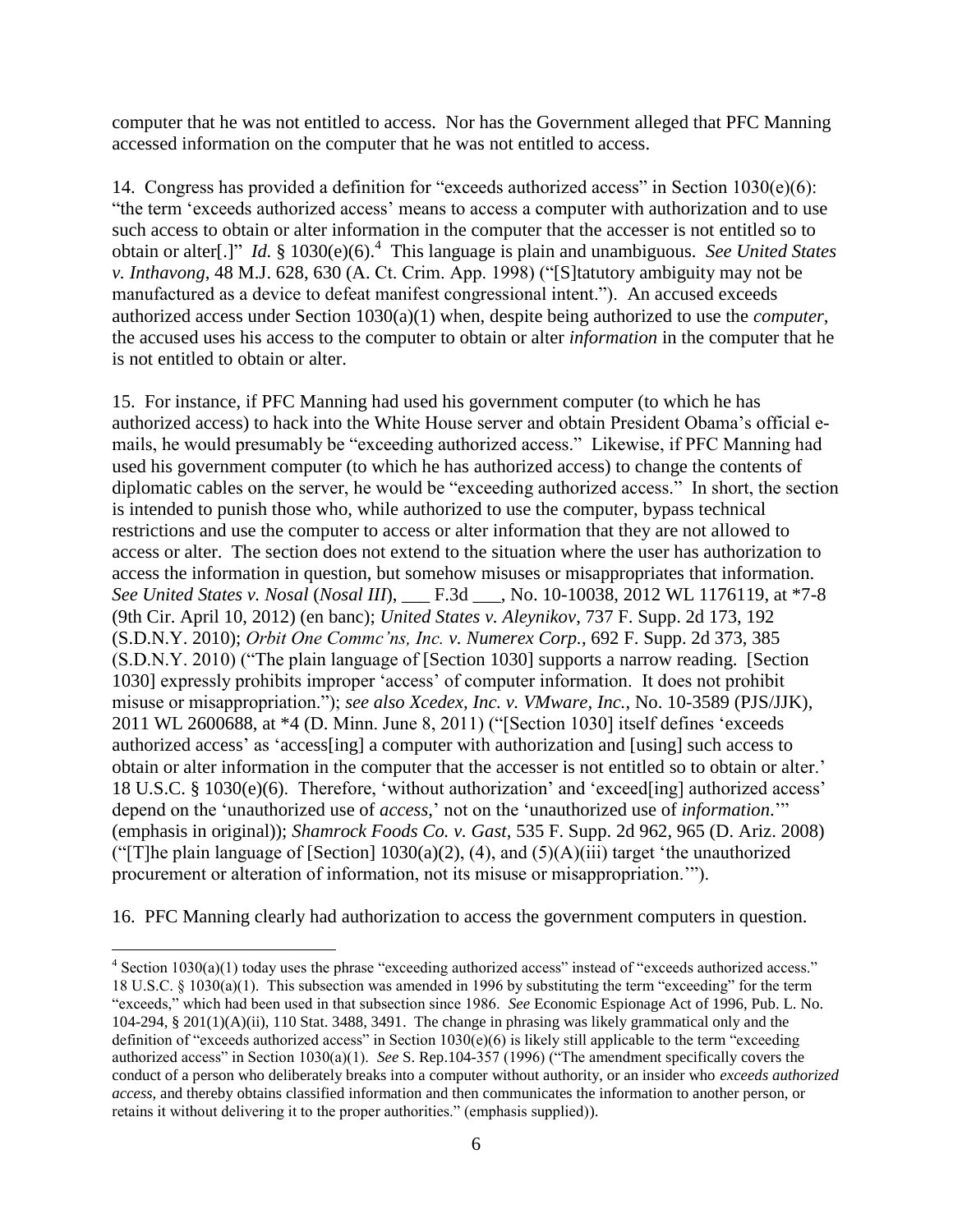Thus, the only remaining question is whether the Government alleges that PFC Manning "exceed[ed] authorized access" within the meaning of Section 1030 – i.e. whether he "obtain[ed] or alter[ed] information in the computer that [he was] not entitled so to obtain or alter[.]" 18 U.S.C. § 1030(e)(6). The Government has not alleged that PFC Manning used his access to obtain information that he was not entitled to obtain. On the contrary, the Government will concede that PFC Manning was authorized to obtain each and every piece of information that he allegedly accessed. Similarly, the Government has not alleged that PFC Manning altered any of the information that he allegedly accessed. Instead, the Government alleges that because PFC Manning had an improper purpose in accessing the information that he had full permission to access, he has exceeded authorized access within the meaning of the statute. This is an incorrect reading of the term "exceeds authorized access" – and one which conflicts with the plain meaning of the statute. *See Walsh Bishop Assocs., Inc. v. O'Brien*, No. 11-2673 (DSD/AJB), 2012 WL 669069, at \*3 (D. Minn. Feb. 28, 2012) ("The language of [\[Section\]](http://www.westlaw.com/Find/Default.wl?rs=dfa1.0&vr=2.0&DB=1000546&DocName=18USCAS1030&FindType=L&ReferencePositionType=T&ReferencePosition=SP_d86d0000be040) [1030\(a\)\(2\)](http://www.westlaw.com/Find/Default.wl?rs=dfa1.0&vr=2.0&DB=1000546&DocName=18USCAS1030&FindType=L&ReferencePositionType=T&ReferencePosition=SP_d86d0000be040) does not support the interpretation of Walsh Bishop. Instead, Walsh Bishop's interpretation requires the court to rewrite the statute to replace the phrase 'to use such access to obtain or alter information that the accesser is not entitled so to obtain or alter' with 'to use such information in a manner that the accesser is not entitled so to use.' But subsection (a)(2) is not based on use of information; it concerns access. Indeed, the language of subsection (a)(1) shows that Congress knows how to target the use of information when it intends to do so."); *United States v. Zhang*, No. CR-05-00812 RMW, 2010 WL 4807098, at \*3 (N.D. Cal. Nov. 19, 2010) ("Nonetheless, a plain reading of [\[S\]ection 1030\(e\)\(6\)'](http://www.westlaw.com/Find/Default.wl?rs=dfa1.0&vr=2.0&DB=1000546&DocName=18USCAS1030&FindType=L&ReferencePositionType=T&ReferencePosition=SP_71db000052462)s definition . . . compels a different conclusion. An individual 'exceeds authorized access' if he or she has permission to access a portion of the computer system but uses that access to 'obtain or alter information in the computer that [he or she] is not entitled so to obtain or alter.' As the court in *Norsal* [sic] explained, 'there is simply no way to read that definition to incorporate policies governing use of information unless the word alter is interpreted to mean misappropriate.'" (citations omitted)).

17. The plain language of "exceeds authorized access" is further supported by looking at the specification itself. The Government alleges:

In that Private First Class Bradley E. Manning, U.S. Army, did, at or near Contingency Operating Station Hammer, Iraq, between on or about 28 March 2010 and on or about 27 May 2010, having knowingly *exceeded authorized access* on a Secret Internet Protocol Router Network computer, *and by means of such conduct having obtained information* that has been determined by the United States government pursuant to an Executive Order or statute to require protection against unauthorized disclosure for reasons of national defense or foreign relations, to wit: more than seventy-five classified United States Department of State cables[.]

Charge Sheet, Specification 13 (emphasis supplied). It is clear that "exceeding authorized access" is different from, and a predicate to, "obtaining information." If the term "exceeded authorized access" is interpreted as the Government suggests, the charge would be redundant and nonsensical:

In that Private First Class Bradley E. Manning, U.S. Army, did, at or near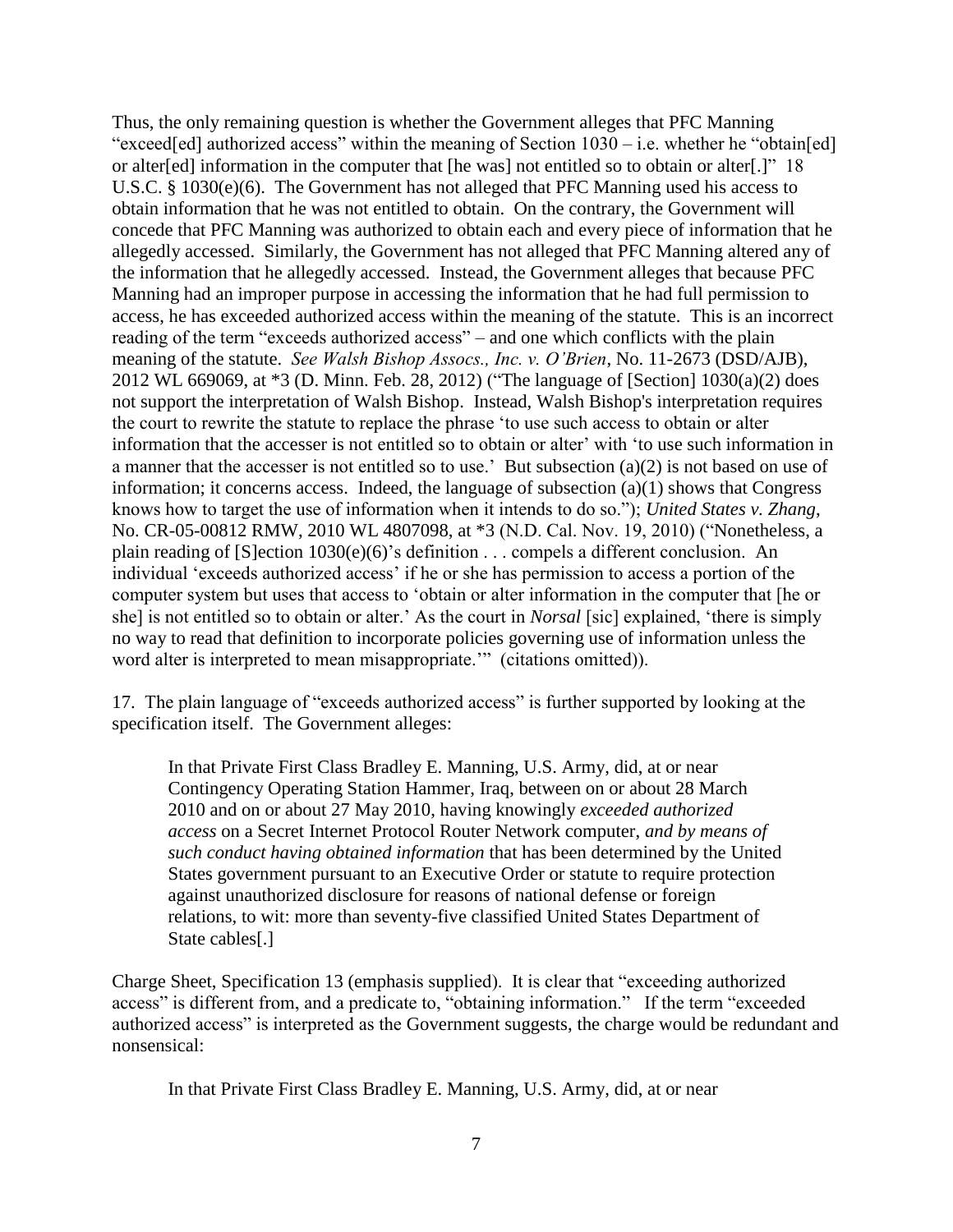Contingency Operating Station Hammer, Iraq, between on or about 28 March 2010 and on or about 27 May 2010, having knowingly ["accessed that computer … to obtain these documents," *see* Oral Argument, Unauthenticated Transcript, *supra*] on a Secret Internet Protocol Router Network computer, and by means of such conduct having obtained information that has been determined by the United States government pursuant to an Executive Order or statute to require protection against unauthorized disclosure for reasons of national defense or foreign relations, to wit: more than seventy-five classified United States Department of State cables[.]

Charge Sheet, Specification 13 (alteration supplied). Thus read, the charge does not make sense since "exceeding authorized access" is conflated with obtaining documents for an improper purpose, which is the next part of the charge ("by means of such conduct having obtained information"). Thus, the exceeding authorized access cannot be the same as "obtain[ing] information" or the specification falls apart. This provides further evidence that the plain meaning of the statute is clear: Section 1030 asks only whether the accused had authorized access to the computer and information in question. It does not contemplate an inquiry into what an accused otherwise does with properly accessed information.

### **B. The Legislative History of 18 U.S.C. Section 1030 Clearly Shows that "Exceeding Authorized Access" Does Not Involve an Inquiry into the Purposes for Which the Information is Used**

18. The legislative history of Section 1030 leaves no doubt that "exceeding authorized access" is strictly limited to the question of whether the accused who had authorized access to the computer, accessed information that he was not entitled to access. It does not encompass an analysis into the purposes for which information accessed with authorization is ultimately used. Otherwise stated, the section is intended to criminalize intruders who trespass on computer networks, in the sense of circumventing technological restrictions on access. It is not intended to criminalize the acts of those persons who, while authorized to access the information in question, happen to use computers in carrying out an underlying criminal offense.<sup>5</sup> In 2008, the Congressional Research Service issued a report which analyzed Section 1030 and specifically acknowledged that the statute "outlaws conduct that victimizes computers. It is a computer security law. It protects computers in which there is a federal interest." Charles Doyle, Cong. Research Service, *Cybercrime: A Sketch of 18 U.S.C. 1030 and Related Federal Criminal Laws* 1 (2008). Just as most modern jurisdictions have trespass laws, intended to protect real property – as opposed to larceny laws protecting the chattel located on that property – Section 1030 was passed to protect computers, not the information located on those computers.

19. Section 1030 was originally enacted in 1984. Act of Oct. 12, 1984, Pub. L. No. 98-473, §§ 2101-2103, 98 Stat. 1837, 2190-92. In that 1984 version, Section 1030(a)(1) punished whoever

<sup>&</sup>lt;sup>5</sup> Indeed, this would seem to be a common sense proposition. An act which is carried out through the use of a computer is not more culpable or criminal than one which is carried out without the use of a computer. That is, the alleged disclosure of documents to WikiLeaks through a computer should not carry a greater penalty than the alleged disclosure of paper documents to the same organization. The use of the computer in carrying out the alleged offense should not result in greater legal punishment.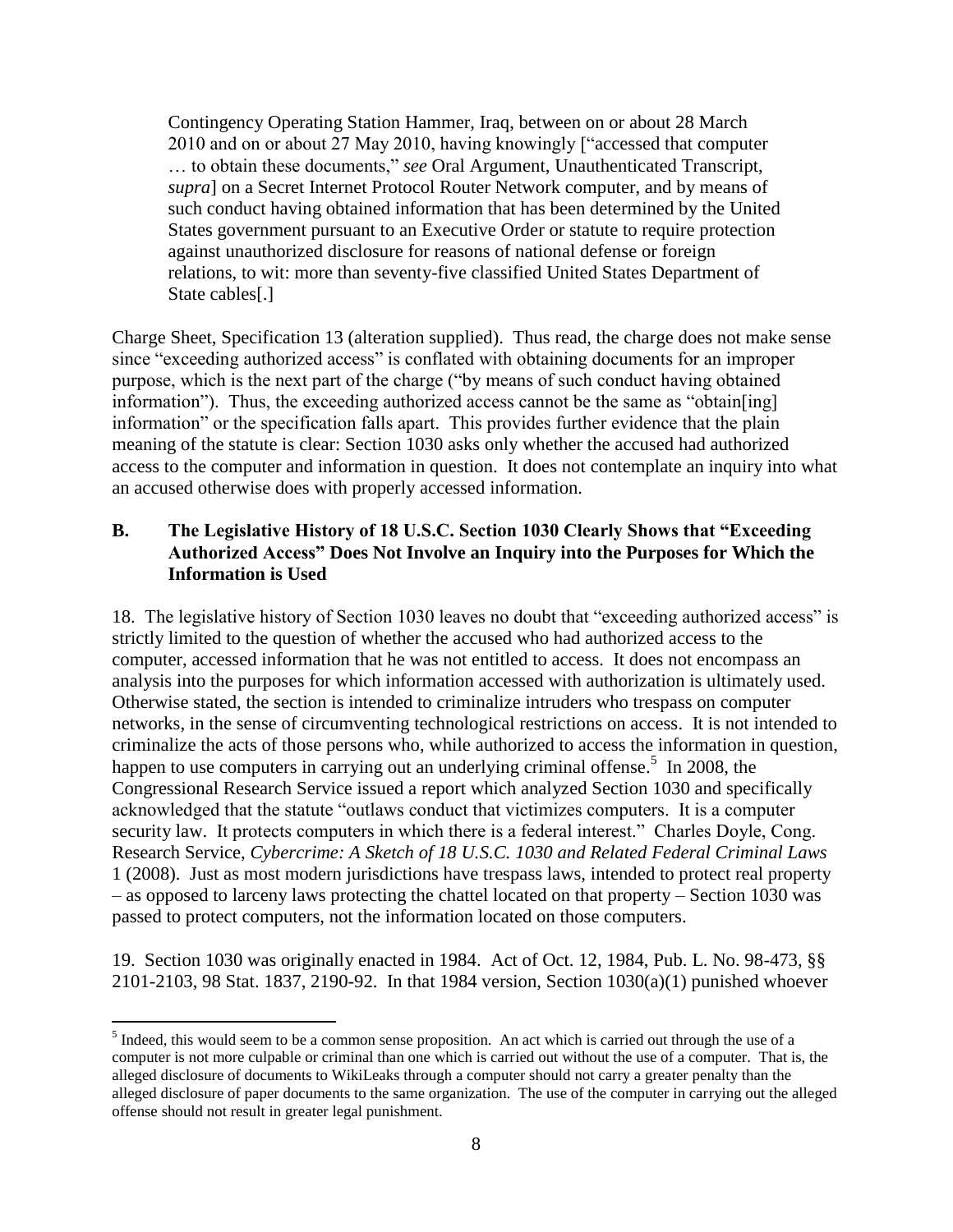knowingly accesses a computer without authorization, *or having accessed a computer with authorization, uses the opportunity such access provides for purposes to which such authorization does not extend*, and by means of such conduct obtains information that has been determined by the United States Government . . . to require protection against unauthorized disclosure for reasons of national defense or foreign relations . . . with the intent or reason to believe that such information so obtained is to be used to the injury of the United States, or to the advantage of any foreign nation.

*Id.* § 2102(a), 98 Stat. 2190 (emphasis supplied). In 1986, Congress replaced the phrase "or having accessed a computer with authorization, uses the opportunity such access provides for purposes to which such authorization does not extend" with the phrase "or exceeds authorized access." Computer Fraud and Abuse Act of 1986, Pub. L. No. 99-474, § 2(c), 100 Stat. 1213. In the same Act, Congress added to Section 1030 the definition of "exceeds authorized access" that is presently codified at Section 1030(e)(6). *Id.* § 2(g)(4); *see* 18 U.S.C. § 1030(e)(6).

20. This significant change in language in Section 1030(a)(1) belies any argument that the term "exceeds authorized access" extends to situations where an accused who has authorization to use the computer uses the access for *purposes* to which the authorization does not extend. Clearly, Congress was quite capable of drafting language which would criminalize using a computer or the information contained therein in a way that is inconsistent with the governing terms of use or the computer owner's interests. The language in the prior statute covered this situation perfectly; it criminalized the scenario where a person "uses the opportunity that such [authorized] access provides for purposes to which such authorization does not extend." Pub. L. No. 98-473, § 2102, 98 Stat. at 2190; *see Walsh Bishop Assocs., Inc.*, 2012 WL 669069, at \*3 ("Further, the legislative purpose and history supports the plain meaning of the statute. Congress enacted [Section 1030] to deter 'the criminal element from abusing computer technology in future frauds.' H.R. Rep. No. 98–894, at 4 (1984), *reprinted in* 1984 U.S.C.C.A.N. 3689, 3690. As originally enacted, [Section 1030] applied to a person who (1) knowingly accessed without authorization or (2) 'having accessed a computer with authorization, uses the opportunity such access provides for purposes to which such authorization does not extend.' Pub. [L. No. 98–473,](http://www.westlaw.com/Find/Default.wl?rs=dfa1.0&vr=2.0&DB=1077005&DocName=UU%28ICDD4CCEEBD-654AE2AEF35-86FB8A7E15E%29&FindType=l)  [§ 2102, 98 Stat. 2190,](http://www.westlaw.com/Find/Default.wl?rs=dfa1.0&vr=2.0&DB=1077005&DocName=UU%28ICDD4CCEEBD-654AE2AEF35-86FB8A7E15E%29&FindType=l) 2190–91 (1984). Congress amended the statute by replacing the latter means of access with the phrase 'exceeds authorized access.' *See* Pub. [L. No. 99–474, § 2, 100](http://www.westlaw.com/Find/Default.wl?rs=dfa1.0&vr=2.0&DB=1077005&DocName=UU%28I57EEA4A9FC-9F45CD961AF-9347915DCD0%29&FindType=l)  [Stat. 1213,](http://www.westlaw.com/Find/Default.wl?rs=dfa1.0&vr=2.0&DB=1077005&DocName=UU%28I57EEA4A9FC-9F45CD961AF-9347915DCD0%29&FindType=l) 1213 (1986). The stated reason for the amendment was to 'eliminate coverage for authorized access that aims at purposes to which such authorization does not extend.' *See* [S.](http://www.westlaw.com/Find/Default.wl?rs=dfa1.0&vr=2.0&DB=0001503&FindType=Y&SerialNum=0100088650) [Rep. No. 99–432, at 21 \(1986\),](http://www.westlaw.com/Find/Default.wl?rs=dfa1.0&vr=2.0&DB=0001503&FindType=Y&SerialNum=0100088650) *reprinted in* 1986 U.S.C.C.A.N. 2479, 2495 (internal quotation marks omitted). As a result, Congress amended the statute to remove use as a basis for exceeding authorization."); *Condux Int'l, Inc. v. Haugum*, No. 08-4824 ADM/JSM, 2008 WL 5244818, at \*5 (D. Minn. Dec. 15, 2008) ("Had Congress [under Section 1030] intended to target how a person makes use of information, it would have explicitly provided language to that effect.").

21. In the Senate report on the 1986 amendment of this phrase, Senators Mathias and Leahy commented favorably on the substitution of "exceeds authorized access" for the pre-1986 language of Section 1030: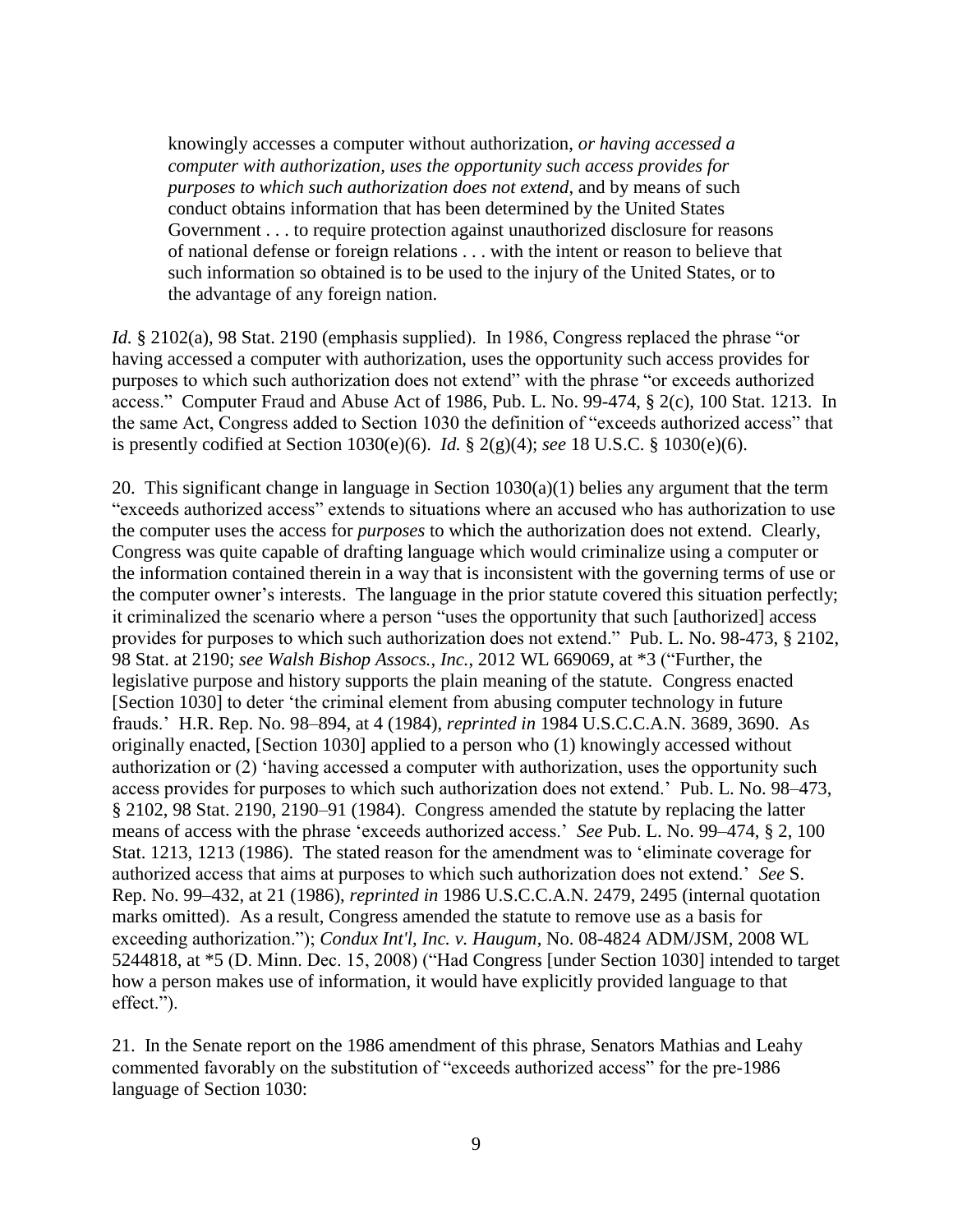[The 1986 Amendments] would eliminate coverage for unauthorized access that aims at "purposes to which such authorization does not extend." This removes from the sweep of the statute one of the murkier grounds of liability, under which a Federal employee's access to computerized data might be legitimate in some circumstances, but criminal in other (not clearly distinguishable) circumstances that might be held to exceed his authorization.

S. Rep. No. 99-432, at 21, *reprinted in* 1986 U.S.C.C.A.N. at 2494-95; <sup>6</sup> *see also Aleynikov*, 737 F. Supp. 2d at 192-93 n.23 (discussing legislative history behind 1986 amendments to the language of Section 1030); *Shamrock Foods*, 535 F. Supp. 2d at 966 ("[T]he legislative history confirms that [Section 1030] was intended to prohibit electronic trespassing, not the subsequent use or misuse of information."); *Int'l Ass'n of Machinists & Aerospace Workers v. Werner-Matsuda*, 390 F. Supp. 2d 479, 499 n.12 (D. Md. 2005) (explaining the purpose of the change in legislative language).

22. Additionally, when Congress amended Section  $1030(a)(1)$  in 1996, it helpfully clarified the interplay between that section and the espionage statutes:

Although there is considerable overlap between 18 U.S.C. [Section] 793(e) and  $[S]$ ection 1030(a)(1), as amended by the NII Protection Act, the two statutes would not reach exactly the same conduct. Section  $1030(a)(1)$  would target those persons who deliberately *break into a computer* to obtain properly classified Government secrets then try to peddle those secrets to others, including foreign governments. In other words, unlike existing espionage laws prohibiting the theft and peddling of Government secrets to foreign agents, [S]ection 1030(a)(1) would require proof that the individual knowingly used a computer without authority, or in excess of authority, for the purpose of obtaining classified information. In this sense then, *it is the use of the computer which is being proscribed*, not the unauthorized possession of, access to, or control over the classified information itself.

S. Rep. No. 104-357 (1996) (emphases supplied). As this passage makes clear, a person's intent in accessing the computer (e.g., to steal government secrets) is entirely distinct from the inquiry of whether that person has authorization to access the computer or information in question (i.e. whether that person is in essence "breaking into" that computer). A purpose to steal government information may be relevant to a prosecution under 18 U.S.C. Section 793(e), which prohibits theft and peddling of government secrets. However, that purpose cannot determine whether a person has "broken into" a computer by accessing it without authority or by accessing information in excess of his authority.

<sup>6</sup> By way of elaboration, Congress never actually intended to give the Computer Crimes Fraud Act such expansive interpretation. Senators Mathias and Leahy appended their own statement to the Report and explained in more detail the reason for the 1986 amendments. They explained how the original version of the CFAA had been passed in haste, as part of a legislative rider. *See* S. Rep. No. 99-432, at 20-21, *reprinted in* 1986 U.S.C.C.A.N. at 2494. As a result, in 1984, the House had never voted on a series of narrowing amendments, which had been unanimously approved by the Senate. The purpose of the 1986 amendments was to fix the shortcomings of the original version. *See id*. at 20-22.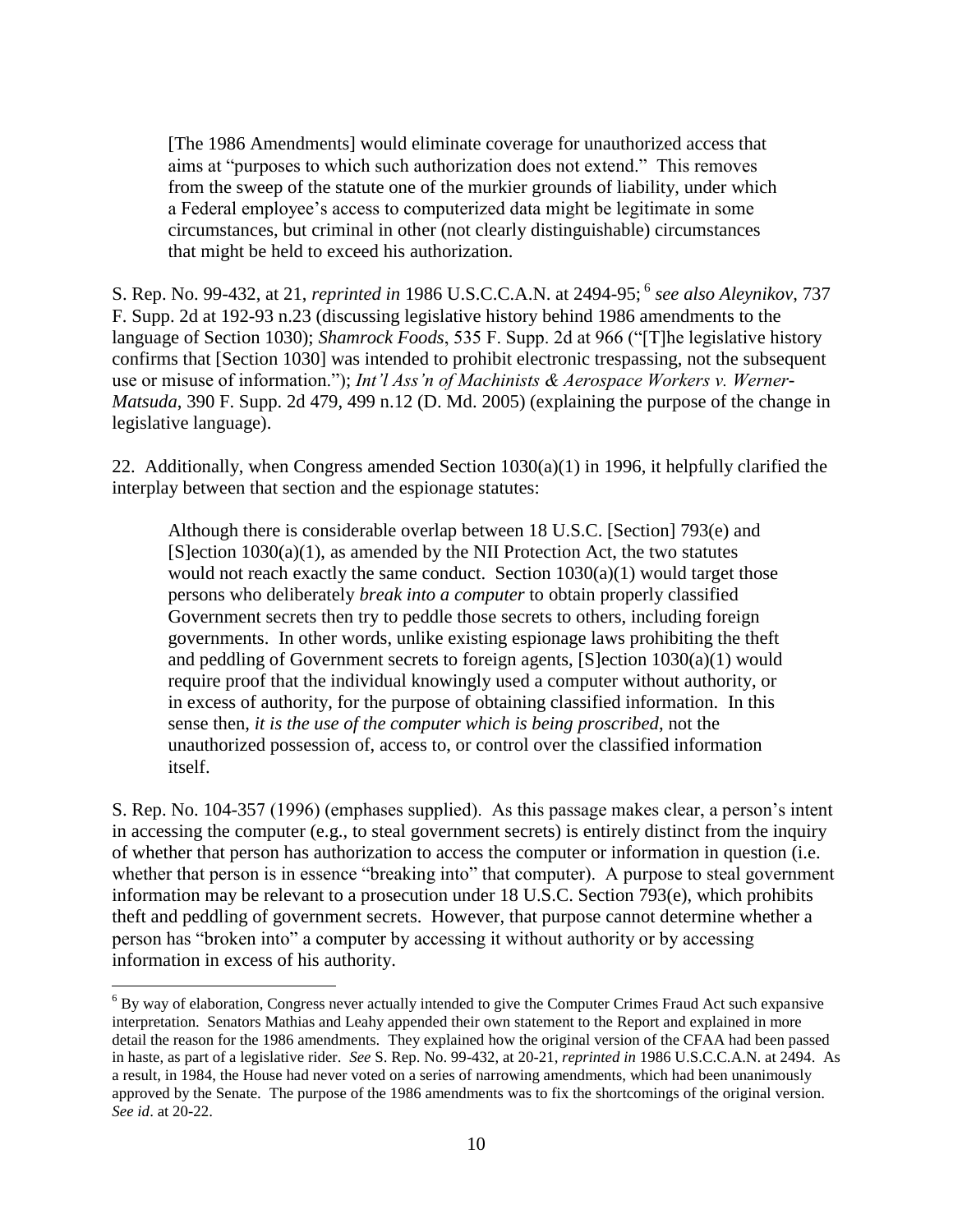23. That Congress intended for Section 1030 to criminalize computer crimes, and not the underlying criminal or tortious conduct carried out on the computer, is readily apparent from looking at the full name of the statute – the Computer Fraud and Abuse Act (CFAA). The primary purpose of the CFAA "was to create a cause of action against computer hackers (e.g., electronic trespassers)." *Int'l Ass'n of Machinists & Aerospace Workers,* 390 F. Supp. 2d at 495 (quoting *Sherman & Co. v. Salton Maxim Housewares, Inc.*, 94 F. Supp. 2d 817, 820 (E.D. Mich. 2000)) (internal quotations omitted). As the House Report explained, the bill was aimed largely at hackers who "trespass into" computers: "[T]he conduct prohibited is analogous to that of 'breaking and entering' rather than using a computer . . . in committing the offense." H.R. Rep. No. 98-894, at 20 (1984), *reprinted in* 1984 U.S.C.C.A.N. 3689, 3706. As Professor Orin Kerr argues:

[T]he available evidence suggests that legislators mostly saw such statutes as doing for computers what trespass and burglary laws did for real property. For example, the House Report on the first federal computer crime legislation passed in 1984 noted that "[S]ection 1030 deals with an 'unauthorized access' concept of computer fraud rather than the mere use of a computer. Thus, the conduct prohibited is analogous to that of 'breaking and entering' rather than using a computer (similar to the use of a gun) in committing the offense." Several state statutes incorporated this concept into the titles of their computer crime statutes, labeling the new unauthorized access crimes as crimes of "Computer Trespass." The legislative histories of computer crime laws also regularly refer to the activity prohibited by unauthorized access statutes as computer trespasses or "breaking into computer systems."

Orrin S. Kerr, *Cybercrime's Scope: Interpreting "Access" and "Authorization" in Computer Misuse Statutes*, 78 N.Y.U. L. Rev. 1596, 1617-18 (2003) [hereinafter Kerr, *Cybercrime's Scope*] (footnotes omitted).

24. Thus, the legislative history of both: a) the term "exceeds authorized access" and; b) the CFAA as a whole, clearly reveal what Congress intended when it enacted the statute. It intended that the section would criminalize those who strayed beyond the technical authorization they were given. It did not intend to criminalize those who used a computer for an improper purpose or in contravention of the governing terms of use, even if that use amounted to a criminal offense.

### **C. Case Law Supports the View that An Accused's Purpose in Accessing the Computer or the Information is Entirely Irrelevant to Whether an Accused "Exceeded Authorized Access" Under 18 U.S.C. Section 1030(a)(1)**

25. A large number of courts have appropriately applied the plain meaning of Section 1030 and thus distinguished between two very distinct scenarios: exceeding authorized *access* and exceeding authorized *use*. *See Nosal III*, 2012 WL 1176119, at \*8; *Aleynikov*, 737 F. Supp. 2d at 192; *Zhang*, 2010 WL 4807098, at \*3. This interpretation of "exceeds authorized access" has been adopted in the civil context as well. *See, e.g., Walsh Bishop Assocs., Inc.*, 2012 WL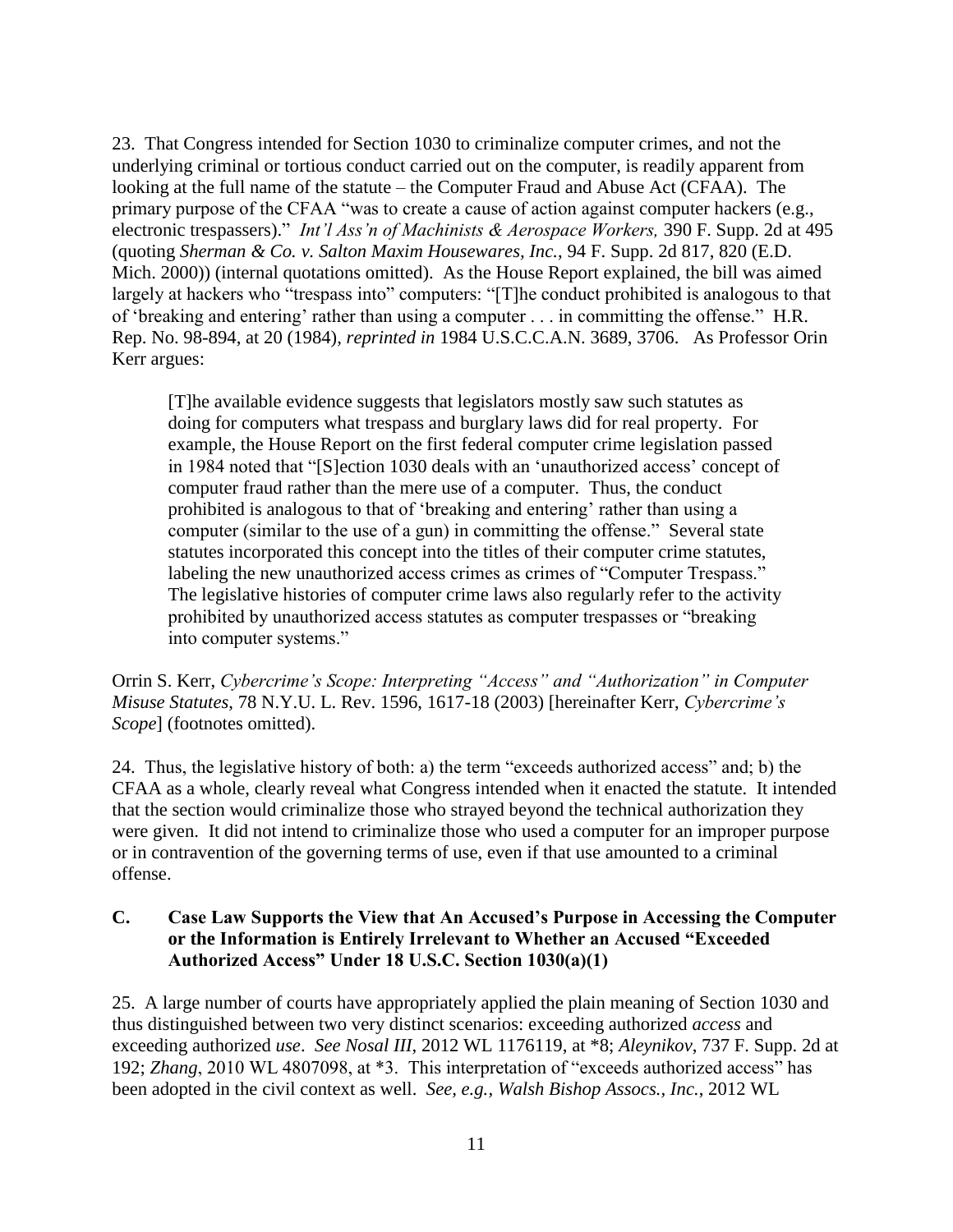669069, at \*2-3; *Xcedex, Inc.*, 2011 WL 2600688, at \*4; *Océ N. Am., Inc. v. MCS Servs., Inc.*, 748 F. Supp. 2d 481, 485-87 (D. Md. 2010); *AtPAC, Inc. v. Aptitude Solutions, Inc.*, 730 F. Supp. 2d 1174, 1181 (E.D. Cal. 2010); *Univ. Sports Publ'ns Co. v. Playmakers Media Co.*, 725 F. Supp. 2d 378, 283-85 (S.D.N.Y. 2010); *Lewis-Burke Assocs. LLC v. Widder*, 725 F. Supp. 2d 187, 192-94 (D.D.C. 2010); *Orbit One Commc'ns, Inc.*, 692 F. Supp. 2d at 385-86; *Bell Aerospace Servs., Inc. v. United States Aero Servs., Inc.*, 690 F. Supp. 2d 1267, 1272 (M.D. Ala. 2010) ("'Exceeds authorized access' should not be confused with exceeds authorized use."); *ReMedPar, Inc. v. Allparts Med., LLC*, 683 F. Supp. 2d 605, 610-13 (M.D. Tenn. 2010); *Bro-Tech Corp. v. Thermax, Inc.*, 651 F. Supp. 2d 378, 406-07 (E.D. Pa. 2009); *Jet One Group, Inc. v. Halcyon Jet Holdings, Inc.*, No. 08-CV-3980 (JS)(ETB), 2009 WL 2524864, at \*5-6 (E.D.N.Y. Aug. 14, 2009); *State Analysis, Inc. v. Am. Fin.. Servs. Assoc.*, 621 F. Supp. 2d 309, 315-17 (E.D. Va. 2009); *Condux Int'l, Inc.*, 2008 WL 5244818, at \*4-6; *Int'l Ass'n of Machinists & Aerospace Workers*, 390 F. Supp. 2d at 498-99.

26. This proper interpretation was most recently adopted by the en banc Ninth Circuit Court of Appeals in *Nosal III*. In *Nosal III*, employees of the defendant's former employer, using their accounts to access the employer's computer system, provided the defendant with trade secrets and other proprietary information of the employer. 2012 WL 1176119, at \*1. The employer placed several limitations on its employees' access of its system, including a restriction on the use or disclosure of all information available on that system, except for legitimate company business. *Id.* at \*1 & n.1. The defendant was charged with aiding and abetting the employees' violations of Section 1030(a)(4).<sup>7</sup> *Id.* at \*1. The defendant moved to dismiss the counts of the indictment alleging violations of Section 1030(a)(4), "arguing that the statute targets only hackers, not individuals who access a computer with authorization but then misuse information they obtain by means of such access." *Id.* The district court ultimately agreed with the defendant's position and granted the motion to dismiss. *Id.*

27. A majority of a panel of three judges of the Ninth Circuit reversed, holding that "an employee 'exceeds authorized access' under [Section] 1030 when he or she violates the employer's access restrictions – including use restrictions." *United States v. Nosal* (*Nosal I*), 642 F.3d 781, 785 (9th Cir. 2011), *reh'g en banc granted*, 661 F.3d 1180 (9th Cir. 2011). To support its expansive interpretation, the majority focused on one word in the definition of "exceeds authorized access" provided in Section 1030(e)(6): "so." *See Nosal I*, 642 F.3d at 785-86. The court reasoned that the word "'[s]o' in this context means 'in a manner or way that is indicated or suggested.'" *Id.* at 785 (quoting *Webster's Third New Int'l Dictionary* 2159 (Philip Babcock Gove, ed. 2002)). In her dissent, Judge Campbell identified two major flaws with the panel opinion: its reliance on the word "so" was misplaced, and its interpretation of the term "exceeds authorized access" rendered at least one provision of Section 1030 unconstitutionally vague. *Id.* at 789-91 (Campbell, J., dissenting).

<sup>&</sup>lt;sup>7</sup> Section 1030(a)(4) punishes whoever

knowingly and with intent to defraud, accesses a protected computer without authorization, *or exceeds authorized access*, and by means of such conduct furthers the intended fraud and obtains anything of value, unless the object of the fraud and the thing obtained consists only of the use of the computer and the value of such use is not more than \$5,000 in any 1-year period[.]

<sup>18</sup> U.S.C. § 1030(a)(4) (emphasis supplied).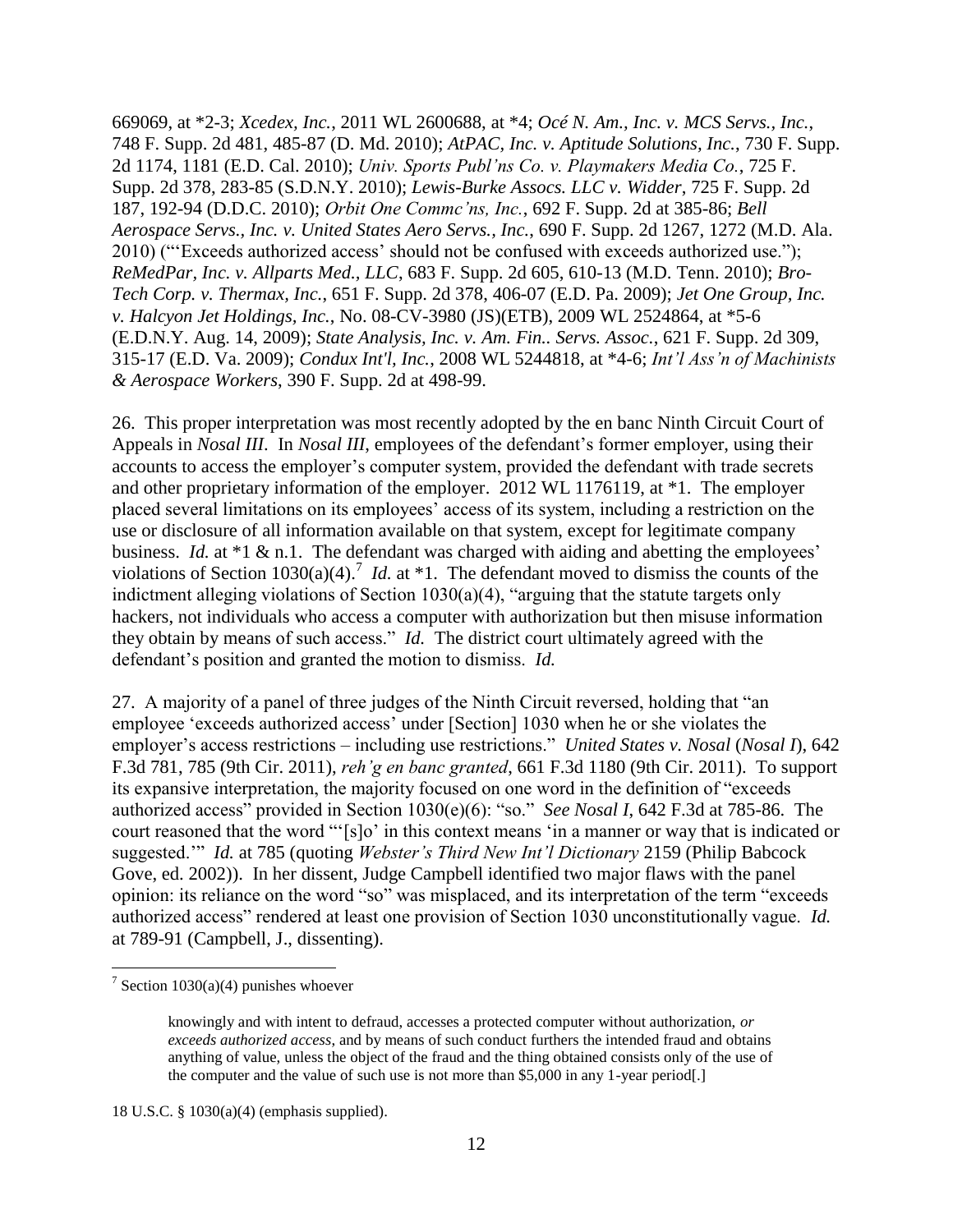28. After granting the defendant's petition for rehearing en banc and withdrawing the panel opinion, *see United States v Nosal* (*Nosal II*), 661 F.3d 1180, 1180 (9th Cir. 2011), the en banc Ninth Circuit, in a 9-2 opinion authored by Chief Judge Kozinski, affirmed the district court's dismissal of the Section 1030 counts of the defendant's indictment. *See Nosal III*, 2012 WL 1176119, at \*8. The court held that "'exceeds authorized access' in the CFAA is limited to violations of restrictions on *access* to information, and not restrictions on its *use*." *Id.* (emphases in original). The *Nosal III* Court found this interpretation of "exceeds authorized access" to be most consistent with the statutory text and structure of the CFAA, as well as the legislative history of that statute.

29. The court first explained why the word "so" in Section  $1030(e)(6)$ 's definition of "exceeds" authorized access" could not bear the weight the Government and the panel majority assigned to it:

The government's interpretation would transform the CFAA from an anti-hacking statute into an expansive misappropriation statute. This places a great deal of weight on a two-letter word that is essentially a conjunction. If Congress meant to expand the scope of criminal liability to everyone who uses a computer in violation of computer use restrictions – which may well include everyone who uses a computer – we would expect it to use language better suited to that purpose.

*Id.* at \*2. Moreover, "Congress could just as well have included 'so' as a connector or for emphasis." *Id.*

30. The *Nosal III* Court also reasoned that interpreting the phrase "exceeds authorized access" to only proscribe violations of access restrictions, and not violations of use restrictions, would be most consistent with the structure of the CFAA as a whole. *Id.* at \*3-4. Because the phrase is used in several different provisions of the CFAA, the court was mindful that its interpretation of the phrase would control each provision of Section 1030 in which the phrase appears. *See id.* at \*4. The court was troubled with the effect the Government's interpretation would have on one particular provision of the CFAA:

Subsection  $1030(a)(2)(C)$  requires only that the person who "exceeds authorized" access" have "obtain[ed] . . . information from any protected computer." Because "protected computer" is defined as a computer affected by or involved in interstate commerce – effectively all computers with Internet access – the government's interpretation of "exceeds authorized access" makes every violation of a private computer use policy a federal crime.

*Id.* at \*3 (ellipsis and alteration in original). This scenario would pose serious notice and arbitrary enforcement concerns. *See id.* at \*3-6 (discussing these concerns); *see also* Part E, *infra* (explaining the *Nosal III* Court's discussion of these concerns).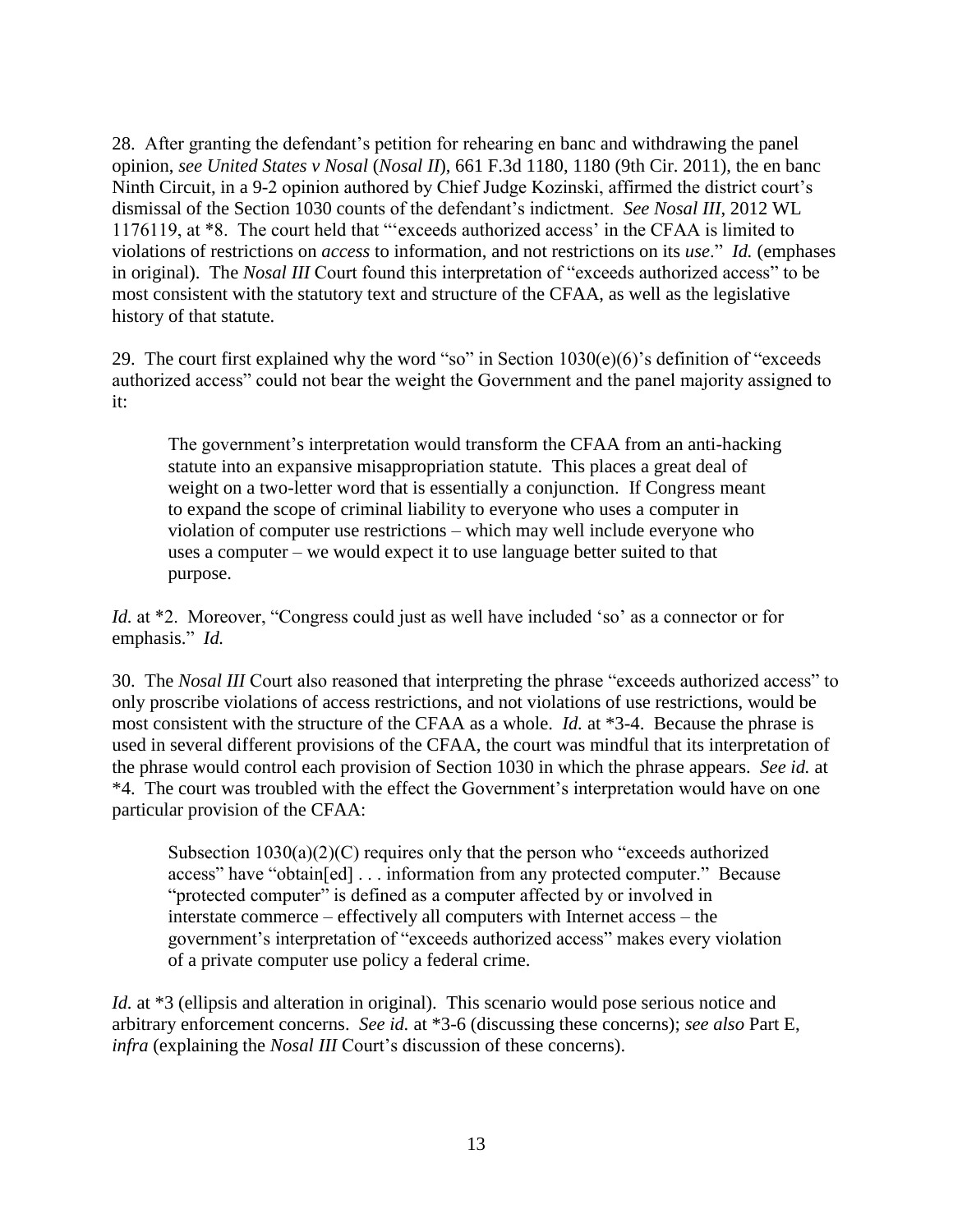31. Finally, the *Nosal III* Court determined that its interpretation was most consistent with the CFAA's overarching purpose and legislative history. *Nosal III*, 2012 WL 1176119, at \*3. Congress's primary aim in enacting the CFAA was to target computer hacking. *Id.* The court explained how its interpretation of the term "exceeds authorized access" kept this purpose in mind:

[I]t is possible to read both prohibitions as applying to hackers: "[W]ithout authorization" would apply to *outside* hackers (individuals who have no authorized access to the computer at all) and "exceeds authorized access" would apply to *inside* hackers (individuals whose initial access to a computer is authorized but who access unauthorized information or files). This is a perfectly plausible construction of the statutory language that maintains the CFAA's focus on hacking rather than turning it into a sweeping Internet-policing mandate.

*Id.* (emphases in original). The court went on to note that Congress's replacement of the phrase "having accessed a computer with authorization, uses the opportunity such access provides for purposes to which such authorization does not extend" with the phrase "exceeds authorized access" further supported its interpretation of that term, and further undermined the Government's proposed interpretation. *Id.* at \*3 n.5.

32. The United States District Court for the Southern District of New York reached the same conclusion in *United States v. Aleynikov*. In *Aleynikov*, the defendant, a Goldman Sachs computer programmer copied, compressed, encrypted and transferred hundreds of thousands of lines of Goldman Sachs' source code, which he later gave to his new employer. 737 F. Supp. 2d at 174-75. The defendant was authorized to access the Goldman computer he accessed and to access the source code he accessed, though Goldman Sachs required each computer programmer to sign a confidentiality agreement and limited access to its source code to those employees who have reason to access it. *Id.* at 175, 190-91. The defendant was indicted for unauthorized access and exceeding authorized access under Section 1030(a)(2)(C). *Id.* at 190. The defendant moved to dismiss this count of the indictment, arguing that Section 1030 "does not encompass an employee's misuse or misappropriation of information that the employee has authority to access." *Id.* at 191.

33. The court granted the defendant's motion to dismiss the Section 1030(a)(2)(C) count of the indictment and held that "a person who 'exceeds authorized access' has permission to access the computer, but not the particular information on the computer that is at issue." *Id.* at 191-92. The court explained that:

Section  $1030(a)(2)(C)$  therefore addresses only the unauthorized procurement or alteration of information. The phrase[ ] . . ."exceeds authorized access" *cannot be read to encompass an individual's misuse or misappropriation of information to which the individual was permitted access. What use an individual makes of the accessed information is utterly distinct from whether the access was authorized in the first place*. The Government's theory that [Section 1030] is violated whenever an individual uses information on a computer in a manner contrary to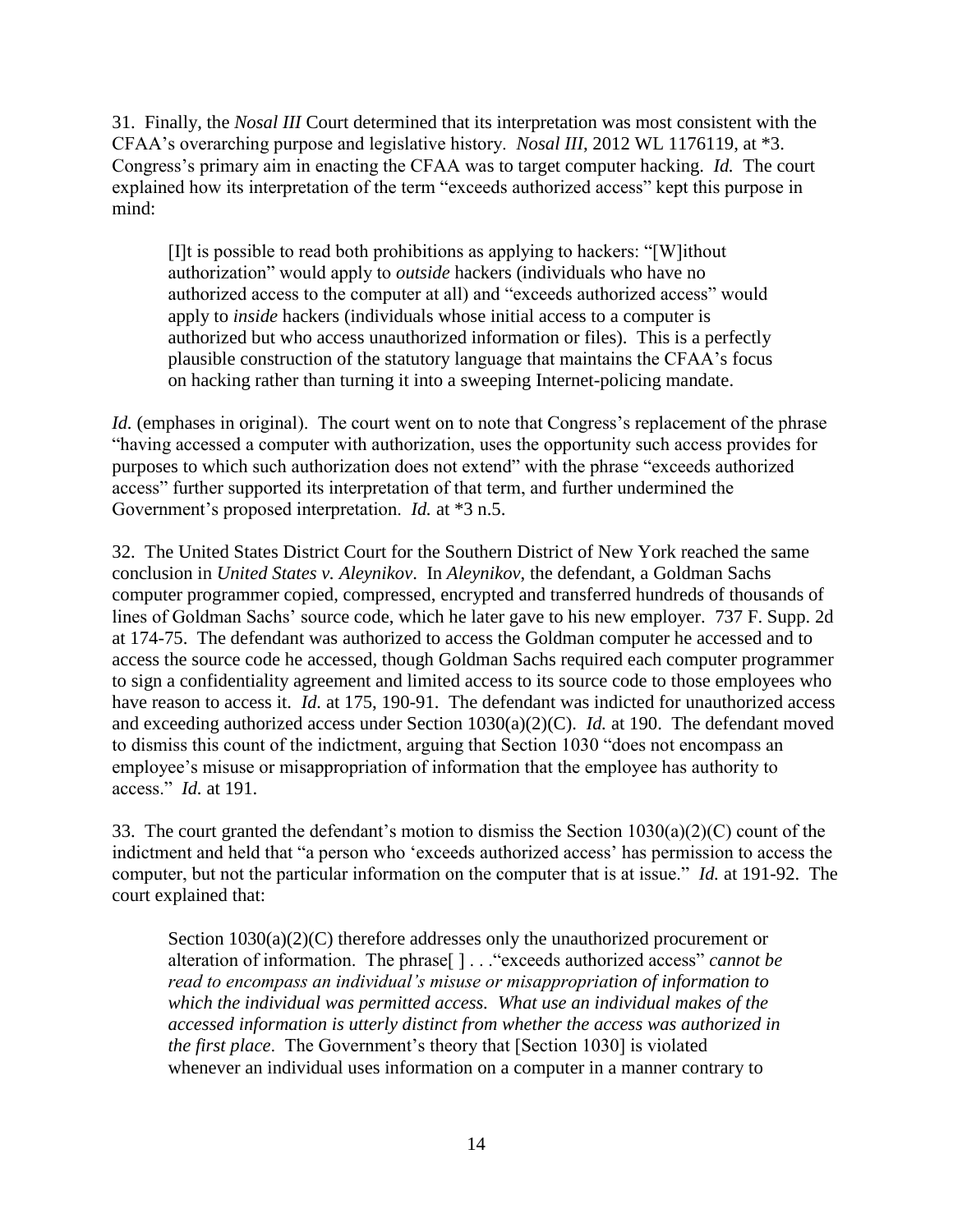the information owner's interest would therefore require a departure from the plain meaning of the statutory text.

*Id.* at 192 (emphasis supplied). The court further explained that its interpretation was consistent with the statutory text, the overall purpose and structure of Section 1030, and the legislative history of the section. *Id.* at 192-93 & n.23.

34. The Ninth Circuit also reached a similar result in *LVRC Holdings LLC v. Brekka*, 581 F.3d 1127 (2009).<sup>8</sup> In that case, an employer brought an action against its former employee under Section  $1030(g)$ , alleging that the former employee exceeded authorized access when he emailed documents to himself and his wife "to further his own personal interests, rather than the interests of [his employer]." *Brekka*, 581 F.3d at 1132; *see id.* at 1129-30. The Court rejected the plaintiff's reading of the phrase "exceeds authorized access:"

No language in the CFAA supports LVRC's argument that authorization to use a computer ceases when an employee resolves to use the computer contrary to the employer's interest. Rather, the definition of "exceeds authorized access" in [Section] 1030(e)(6) indicates that Congress did not intend to include such an implicit limitation in the word "authorization." [Section 1030\(e\)\(6\)](http://www.westlaw.com/Find/Default.wl?rs=dfa1.0&vr=2.0&DB=1000546&DocName=18USCAS1030&FindType=L&ReferencePositionType=T&ReferencePosition=SP_71db000052462) provides: "the term 'exceeds authorized access' means to access a computer with authorization and to use such access to obtain or alter information in the computer that the accesser is not entitled so to obtain or alter." 18 U.S.C.  $\S$  1030(e)(6) . . . . In other words, for purposes of the CFAA, when an employer authorizes an employee to use a company computer subject to certain limitations, the employee remains authorized to use the computer even if the employee violates those limitations. It is the employer's decision to allow or to terminate an employee's authorization to access a computer that determines whether the employee is with or "without authorization."

This leads to a sensible interpretation of [Sections]  $1030(a)(2)$  and (4), which gives effect to both the phrase "without authorization" and the phrase "exceeds authorized access": a person who "intentionally accesses a computer without authorization,"  $\S$ § 1030(a)(2) and (4), accesses a computer without any permission at all, while a person who "exceeds authorized access," *id.,* has permission to access the computer, but accesses information on the computer that the person is not entitled to access.

*Id.* at 1133. This reasoning was also echoed by the court in *International Association of Machinists & Aerospace Workers*, where the plaintiff argued that the defendant, a union officer, exceeded her authorization to use the union computer when she violated the terms of use to access a membership list with the purpose to send it to a rival union, and not for legitimate union

<sup>8</sup> Although *Brekka* is a civil case, it involves the interpretation of a criminal statute. As the *Brekka* court itself notes, its interpretation "is equally applicable in the criminal context." 581 F.3d at 1134. With that said, civil cases that use an expansive interpretation of Section 1030 should be viewed with extreme caution. *See* note 10, *infra*.  $9$  18 U.S.C. Section 1030(g) provides a right of action for private persons injured by computer crimes.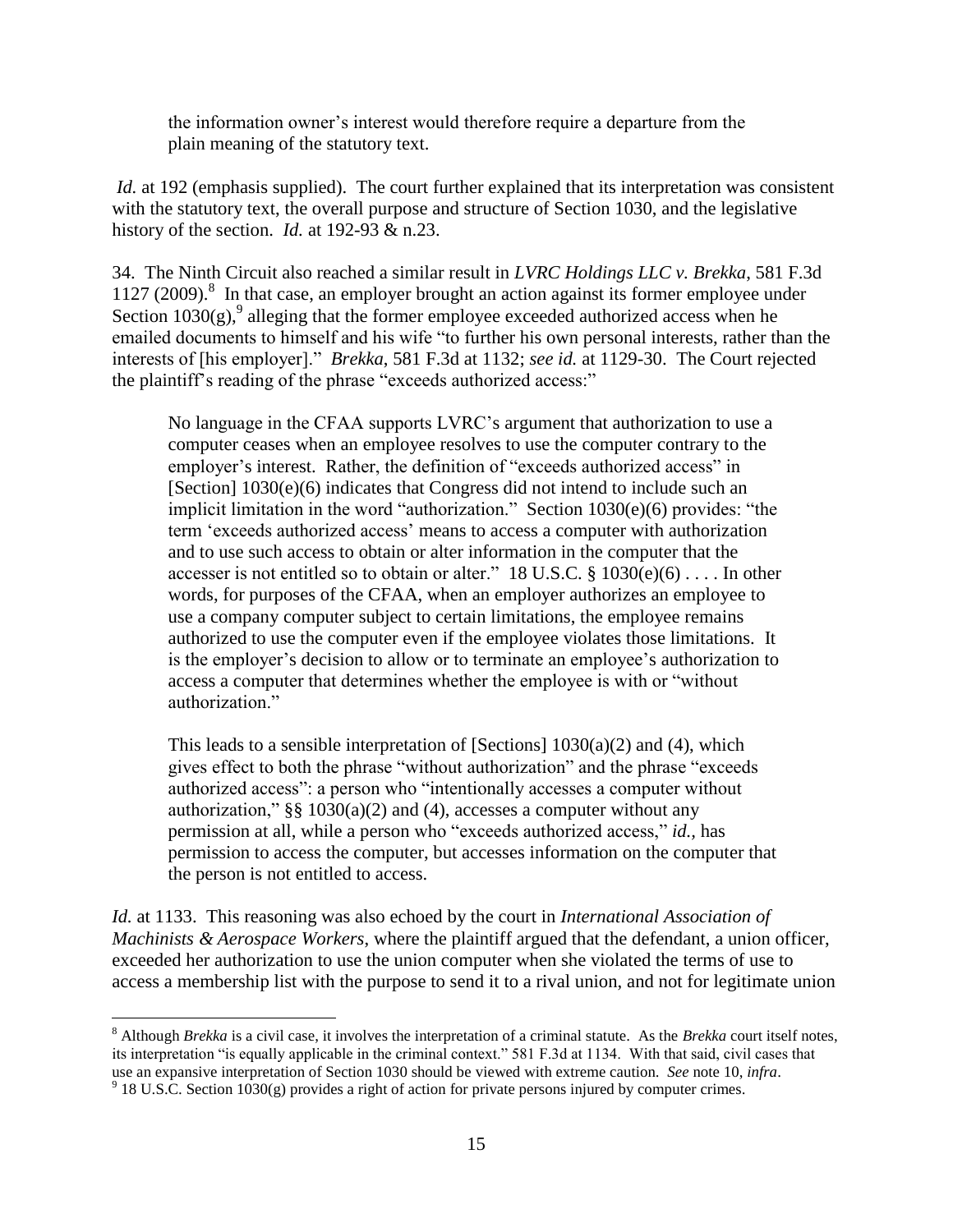business. 390 F. Supp. 2d at 495-96. The defendant had signed an agreement promising that she would not access union computers "contrary to the policies and procedures of the [union] Constitution." *Id.* at 498. The court rejected the application of [Section 1030,](http://www.westlaw.com/Find/Default.wl?rs=dfa1.0&vr=2.0&DB=1000546&DocName=18USCAS1030&FindType=L) holding that even if the defendant breached a contract, breaking a promise not to use information stored on union computers in a particular way did not mean her access to that information was unauthorized or criminal:

Thus, to the extent that Werner-Masuda may have breached the Registration Agreement by *using* the information obtained for purposes contrary to the policies established by the [union] Constitution, it does not follow, as a matter of law, that she was not authorized to access the information, or that she did so in excess of her authorization in violation of the [Stored Communications Act] or the CFAA . . . . Although Plaintiff may characterize it as so, the gravamen of its complaint is not so much that Werner-Masuda improperly accessed the information contained in VLodge, but rather what she did with the information once she obtained it . . . . Nor do [the] terms [of the Stored Communications Act and the CFAA] proscribe authorized access for unauthorized or illegitimate purposes.

*Id.* at 498-99 (emphasis in original). The court captured the issue perfectly when it explained that "the gravamen of [the] complaint is not so much that [the accused] improperly accessed the information . . . but rather what [the accused] did with the information once [the accused] obtained it." *Id.* at 499. The Government in the instant case has made the same mistake. The gravamen of the offense alleged is that PFC Manning allegedly transmitted classified information to persons not authorized to receive it. It just so happens that a computer was the means by which he is alleged to have done so. This does not, in any circumstances, mean that PFC Manning exceeded authorized access within the meaning of Section 1030.

35. These cases are representative of the host of other cases that have properly interpreted the term "exceeds authorized access" in Section 1030. *See, e.g., Walsh Bishop Assocs., Inc.*, 2012 WL 669069, at \*2-3; *Xcedex, Inc.*, 2011 WL 2600688, at \*4; *Océ N. Am., Inc.*, 748 F. Supp. 2d at 485-87 (identifying that the phrase "exceeds authorized access" exclusively prohibits access of a computer without authorization, not an employee's misuse of information that the individual was permitted to access); *AtPac, Inc.*, 730 F. Supp. 2d at 1181 ("[T]he definition of the term 'exceeds authorized access' is one that simply examines whether the accessor was entitled to access the information for any purpose."); *Univ. Sports Publ'ns Co.*, 725 F. Supp. 2d at 283-85; *Lewis-Burke Assocs. LLC*, 725 F. Supp. 2d at 194 (explaining that "'[e]xceeds authorized access' should not be confused with exceeds authorized use." (internal quotations omitted)); *Orbit One Commc'ns, Inc.*, 692 F. Supp. 2d at 385-86; *Bell Aerospace Servs, Inc.*, 690 F. Supp. 2d at 1272 ("'Exceeds authorized access' should not be confused with exceeds authorized use."); *ReMedPar, Inc.*, 683 F. Supp. 2d at 610-13 (recognizing that "exceeds authorized use" is to be construed narrowly, reasoning that the phrase is not intended to extend to situations where the access was authorized but the use was not); *Bro-Tech Corp.*, 651 F. Supp. 2d at 407 (A defendant's purpose in accessing a computer is irrelevant to whether he or she exceeds authorized access, even if the purpose in doing so is to misuse or misappropriate the information); *Jet One Group, Inc.*, 2009 WL 2524864, at \*5-6; *State Analysis, Inc.*, 621 F. Supp. 2d at 317 (recognizing that "exceeds authorization" is explicitly defined as "to access a computer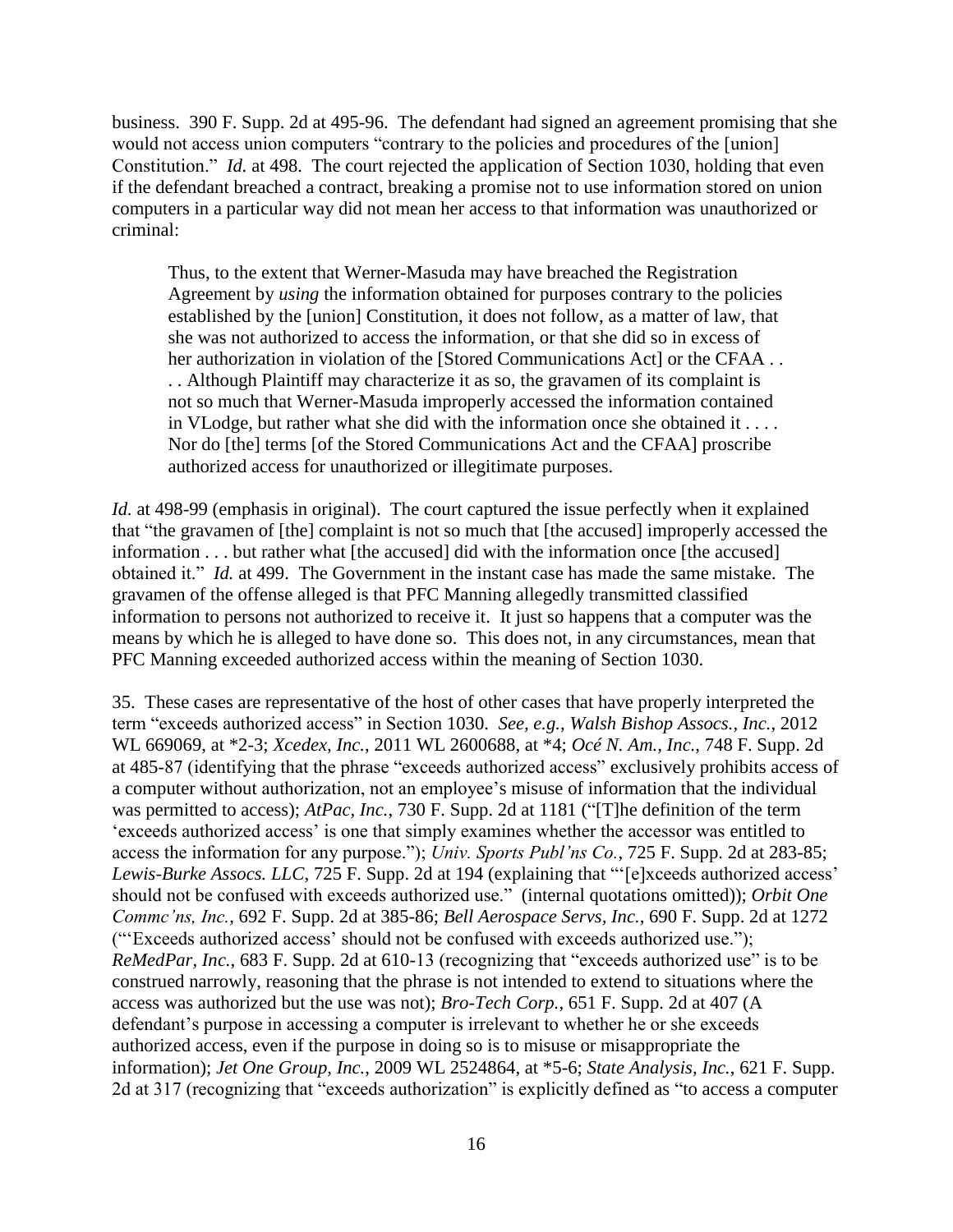with authorization and to use such access to obtain or alter information in the computer that the accesser is not entitled so to obtain or alter." (internal quotations omitted)); *Condux Int'l, Inc.*, 2008 WL 5244818, at \*4-6; *Shamrock Foods*, 535 F. Supp. 2d 962 (the defendant had an employee account on the computer he used at the company where he was employed, and was permitted to view the specific files he allegedly emailed to himself; the court held that the CFAA did not apply, even though the emailing was for the improper purpose of benefiting himself and a rival company in violation of the defendant's confidentiality agreement); *Diamond Power Int'l, Inc. v. Davidson*, 540 F. Supp. 2d 1322, 1343 (N.D. Ga. 2007) (identifying the narrower interpretation of "exceeding authorized access" as "the more reasoned view," and holding that "a violation for accessing 'without authorization' occurs only where initial access is not permitted. And a violation for 'exceeding authorized access' occurs where initial access is permitted but the access of certain information is not permitted."); *Int'l Ass'n of Machinists & Aerospace Workers*, 390 F. Supp. 2d at 498-99.

36. Notwithstanding Congress's clear and unambiguous definition of "exceeds authorized access" in Section 1030(e)(6), some courts have erroneously held that the purpose for which a computer or information is accessed is somehow relevant to the inquiry of whether the accused exceeded his authorized access.<sup>10</sup> See, e.g., United States v. Rodriguez, 628 F.3d 1258, 1263 (11th Cir. 2010); *United States v. John*, 597 F.3d 263, 272 (5th Cir. 2010) ("[T]he concept of 'exceeds authorized access' may include exceeding the purposes for which the access is 'authorized.' Access to a computer and data that can be obtained from that access may be exceeded if the purposes for which access has been given are exceeded."). These cases are wrongly decided. Neither the *John* Court nor the *Rodriguez* Court offered any explanation – much less any plausible explanation – as to how its interpretation of "exceeds authorized access" could be squared with the plain meaning of Section 1030. As the court stated in *Aleynikov*:

Kerr, *Cybercrime's Scope*, *supra*, at 1641-42.

 $10$  Many of the cases that hold that a user's purpose in accessing the computer is relevant to a charge under Section 1030 have been decided in the civil context. These civil cases are inapposite and their reasoning should not be extrapolated to the criminal context. In civil cases, the defendant risks having to pay a fine under Section 1030; in criminal cases, the defendant faces the potential for physical confinement. It stands to reason that civil courts will interpret Section 1030 more broadly than criminal courts. This point is clearly made by Professor Kerr:

The second source of the difficulty is that many cases have interpreted "authorization" in the context of civil disputes rather than criminal prosecutions. The difference tends to push courts in the direction of expansive interpretations of new laws. It is one thing to say that a defendant must pay a plaintiff for the harm his action caused; it is quite another to say that a defendant must go to jail for it. Courts are more likely to hold a defendant liable under an ambiguous statute when the stakes involve a business dispute between two competitors than when the government seeks to punish an individual with jail time. As a result, civil precedents tend to adopt broader standards of liability than do criminal precedents. Because many unauthorized access cases have arisen in a civil context with sympathetic facts, courts have adopted broad approaches to authorization that in a criminal context would criminalize a remarkable swath of conduct involving computers.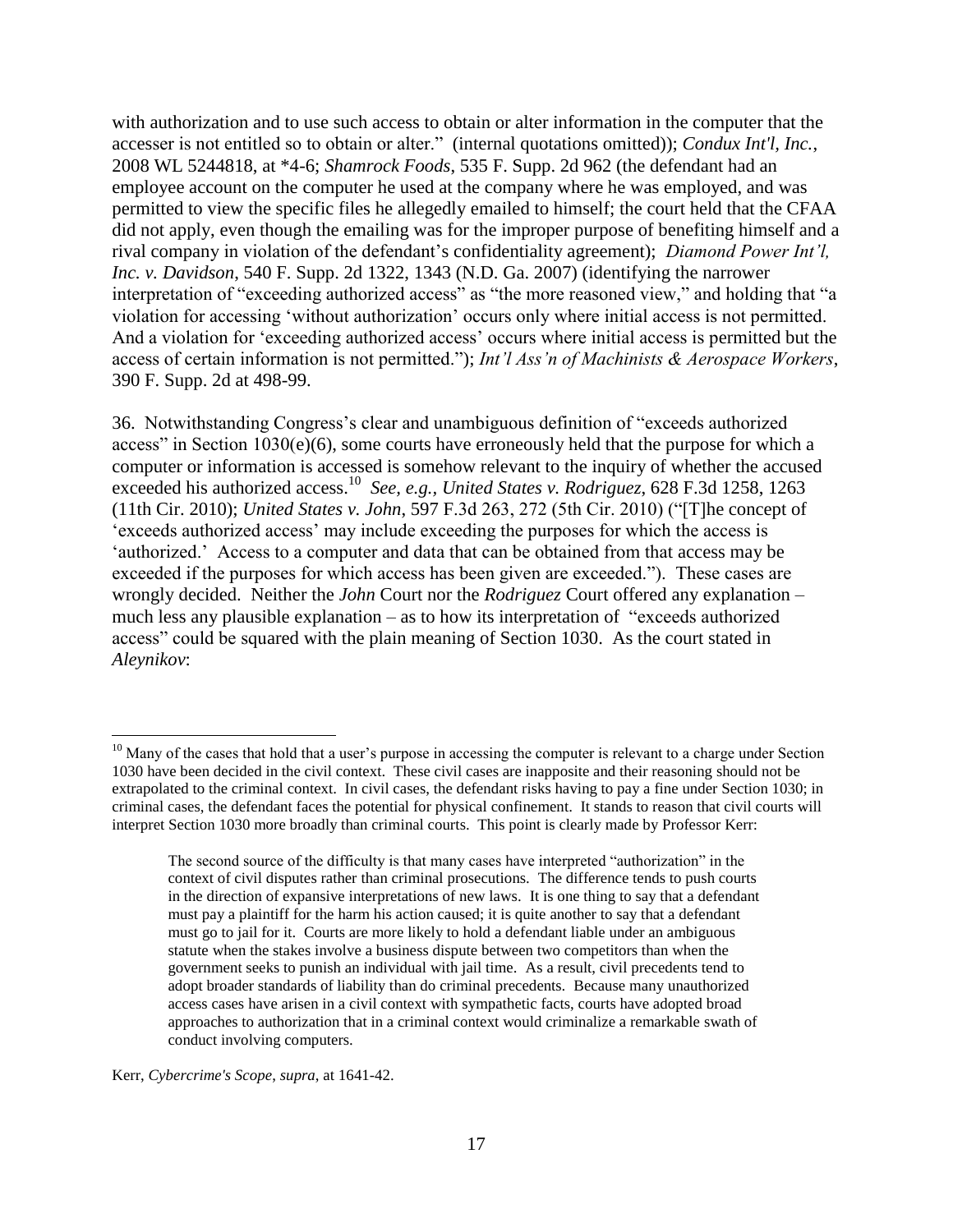[These cases] identify no statutory language that supports interpreting [Section 1030] to reach misuse or misappropriation of information that is lawfully accessed. Instead, they improperly infer that "authorization" is automatically terminated where an individual "exceed[s] *the purposes* for which access is 'authorized.'" But "the definition of 'exceeds authorized access' in [Section] 1030(e)(6) indicates that Congress did not intend to include such an implicit limitation in the word 'authorization.'"

737 F. Supp. 2d at 193 (emphasis supplied) (citations omitted).

37. The en banc *Nosal* Court further pointed out that the *Rodriguez* and *John* decisions were the product of the courts' failure to consider the broader implications of their holdings. The *Nosal III* Court explained that:

These courts looked only at the culpable behavior of the defendants before them, and failed to consider the effect on millions of ordinary citizens caused by the statute's unitary definition of "exceeds authorized access." They therefore failed to apply the long-standing principle that we must construe ambiguous criminal statutes narrowly so as to avoid "making criminal law in Congress's stead."

2012 WL 1176119, at \*6 (quoting *United States v. Santos*, 553 U.S. 507, 514 (2008) (plurality opinion)).

38. Finally, neither the defendant in *John* nor the defendant in *Rodriguez* brought to the court's attention the very significant 1986 amendment to Section 1030's text replacing the phrase "having accessed a computer with authorization, uses the opportunity such access provides for purposes to which such authorization does not extend" with the phrase "exceeds authorized access." *See* Brief for Defendant-Appellant, *United States v. Rodriguez*, 628 F.3d 1258 (11th Cir. 2010) (No. 09-15265), 2010 WL 5650308; Reply Brief for Defendant-Appellant, *United States v. Rodriguez*, 628 F.3d 1258 (11th Cir. 2010) (No. 09-15265), 2010 WL 5650310; Brief for Defendant-Appellant, *United States v. John*, 597 F.3d 263 (5th Cir. 2010) (No. 08-10459), 2008 WL 7986381; Reply Brief for Defendant-Appellant, *United States v. John*, 597 F.3d 263 (5th Cir. 2010) (No. 08-10459), 2008 WL 7986383. The Government in each case similarly failed to discuss this crucial piece of legislative history. *See* Brief for Appellee United States, *United States v. Rodriguez*, 628 F.3d 1258 (11th Cir. 2010) (No. 09-15265), 2010 WL 5650309; Brief for Appellee United States, *United States v. John*, 597 F.3d 263 (5th Cir. 2010) (No. 08- 10459), 2008 WL 7986382. Had they done so, the result would likely have been different.

39. The imprudent expansive interpretation of "exceeds authorized access" adopted by the *Rodriguez* and *John* courts should be rejected because it is inconsistent with the plain text of Section 1030 and contrary to congressional intent.

40. As discussed, the plain language of Section  $1030(e)(6)$  in no way indicates that the purposes of an accused in accessing the information or violations of access restrictions can establish that an accused has exceeded authorized access if he has authority to access the computer and to access the information. *See* 18 U.S.C. § 1030(e)(6) ("[T]he term 'exceeds authorized access'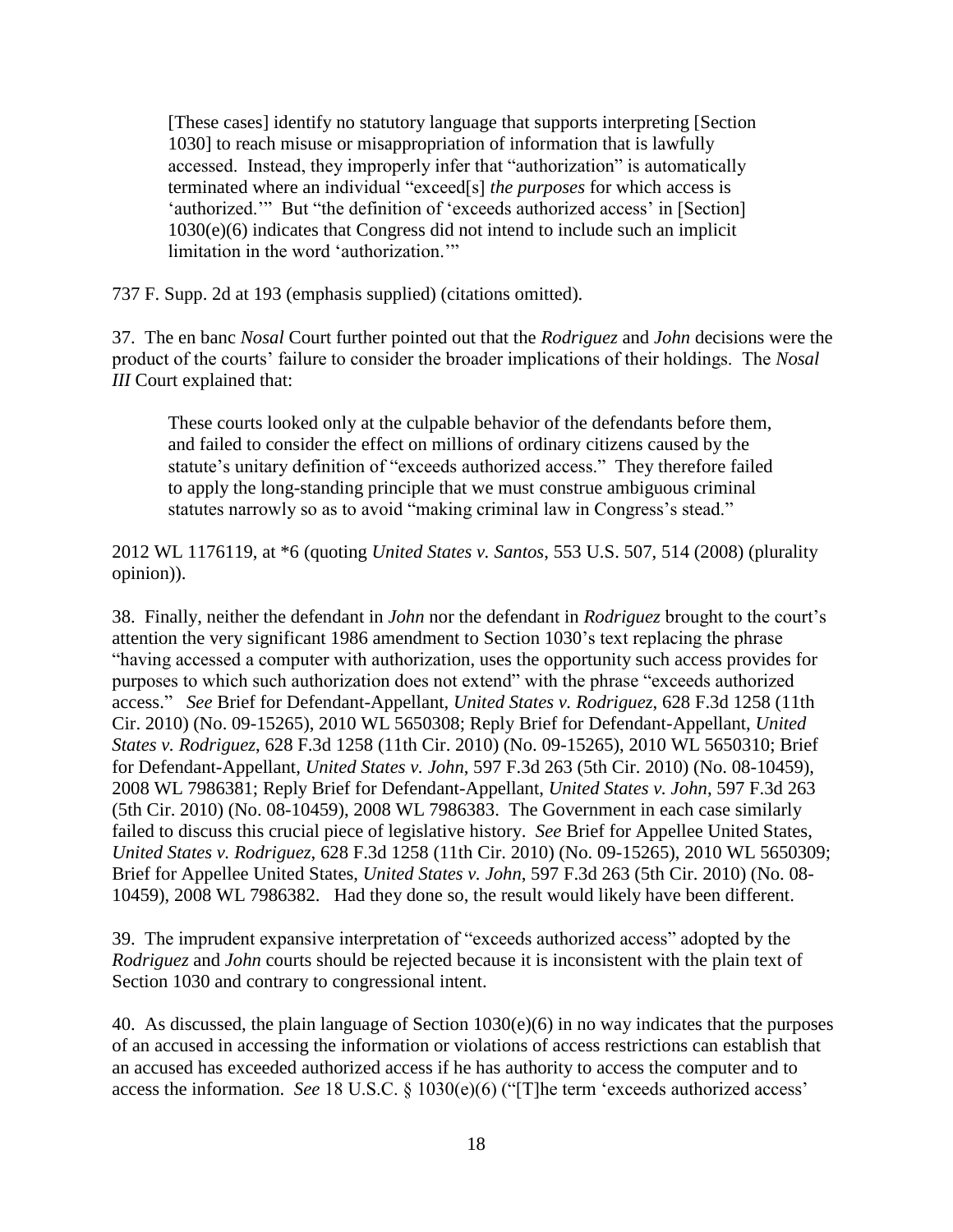means to access a computer with authorization and to use such access to obtain or alter information in the computer that the accesser is not entitled so to obtain or alter[.]"). If the accused has authorization to access the computer and obtains information that the accused has authorization to obtain, the accused cannot, under the plain language of Section  $1030(e)(6)$ , be held to have exceeded his authorized access. Interpreting "exceeds authorized access" to include an accused's misuse of information or violation of access restrictions is inconsistent with the plain language of Section  $1030(e)(6)$  and with the legislative history of Section 1030.

41. Even if a court could "get past" the problems with statutory interpretation, there is another serious infirmity in the interpretation advanced by courts that ascribe an expansive interpretation of Section 1030. These courts require an analysis into an accused's subjective intent at the time he accessed the relevant information in order to determine whether he exceeded his authorized access. In other words, "exceeding authorized access" becomes a shifting standard depending on a person's intent at the time they accessed the information. For instance, consider a corporate lawyer who uses his employer's computer to search for information on what deals the firm is working on. He has full access to the firm's computers and full authority to access and read client files. As he is perusing the files, he discovers information that a corporate client has overstated its revenues and would be issuing a public statement to that effect the subsequent week. He owns shares of that company and, based on the information he has acquired, decides a few days later to sell his shares. The law firm's terms of use specify that lawyers may not use firm information for their personal financial gain. Has the lawyer "exceeded authorized access" because he violated the terms of use? Certainly, the lawyer may be guilty of insider trading or may have violated ethical canons – but he did not exceed authorized access under the expansive (and incorrect) interpretation of Section 1030 because, at the time he accessed the information, he had no intent to use the information for a purpose contrary to the terms of use. If, however, the lawyer went looking for information on the computer on the particular client with the intention of using it for his own purposes, under the interpretation offered by *Rodriguez* and *John*, the lawyer would be exceeding authorized access because he exceeded the firm's terms of use. Thus, the very same act – looking at the financial information of a corporate client – would be punishable under Section 1030 in some cases, but not in others.<sup>11</sup>

42. This variable standard cannot be what Congress intended. Either a person has exceeded authorized access (in that they accessed information that they did not have permission to access) or they did not. The determination cannot be a nebulous inquiry into an accused's state of mind at the time he accessed material that he had authorization to access. *See Aleynikov*, 737 F. Supp. 2d at 194 ("The interpretation of [Section 1030] adopted in this line of cases would require an analysis of an individual's subjective intent in accessing a computer system, whereas the text of

<sup>&</sup>lt;sup>11</sup> Indeed, the en banc Ninth Circuit raised this very possibility in the *Nosal* rehearing in reference to a hypothetical defendant who sold security information to a hostile power. One judge asked, "Does the employee violate the Act if the employee has security clearance to be into the database but the government has said, 'You may access this database as long as you don't sell it to a hostile power.' And somebody takes the information to which they are authorized to be there by virtue of their security clearance but then takes it and sells it to a hostile power?" Oral Argument at 14:14, *United States v. Nosal*, No. 10-10038 (9th Cir. Dec. 15, 2011) (en banc), *available at*  http://www.ca9.uscourts.gov/media/view\_subpage.php?pk\_id=0000008546. The Government's position was that this would constitute "exceeding authorized access" under Section 1030 provided that the defendant had a prohibited purpose at the time of the access. *Id*. at 14:40. However, the Government conceded that if the defendant obtained the information and decided to sell it later, this would not violate Section 1030. *Id*. at15:14.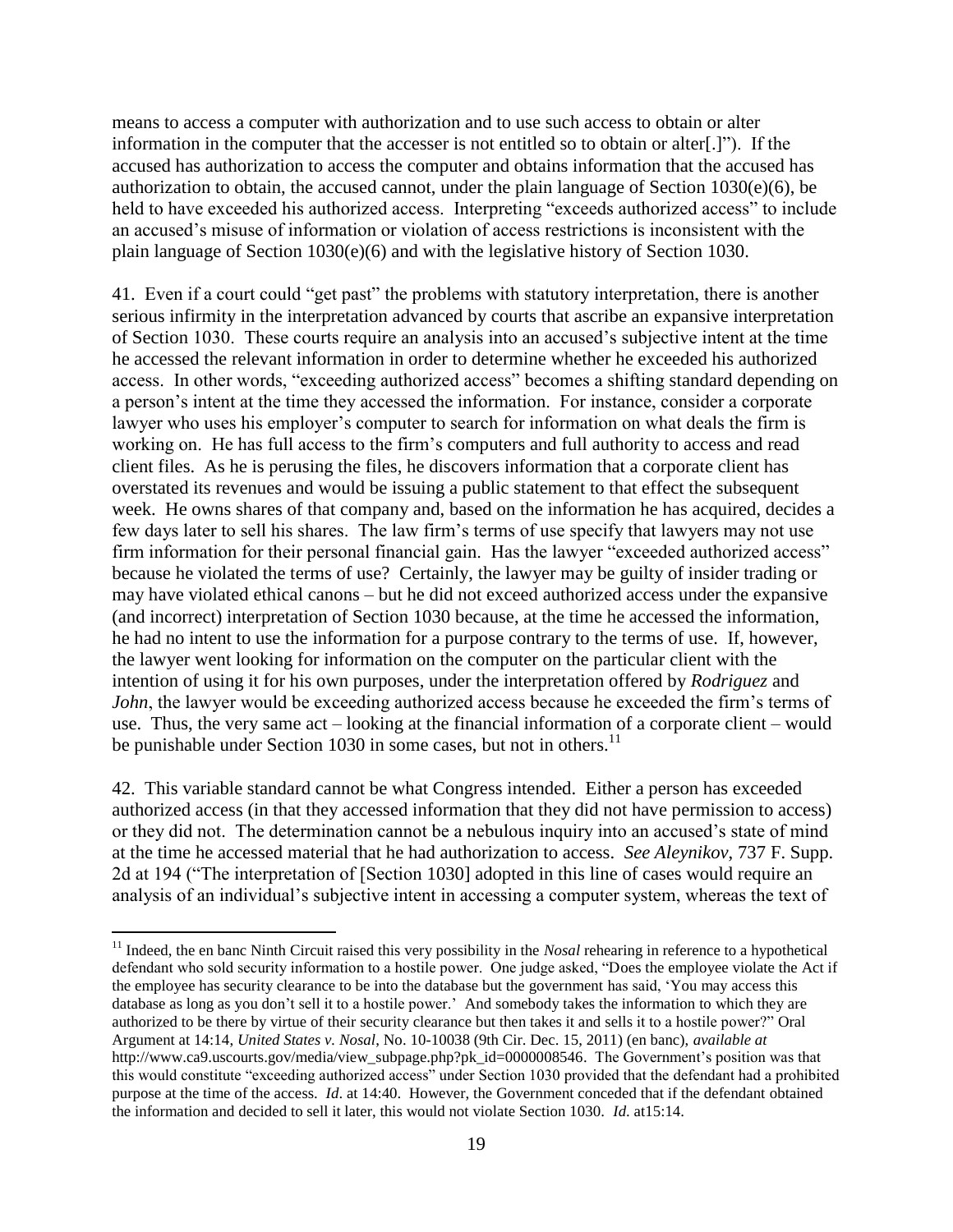[Section 1030] calls for only an objective analysis of whether an individual had sufficient 'authorization.' While a confidentiality agreement or other policies or obligations owed to an employer may prohibit misuse of a company's internal computer system or misappropriation of confidential information therein, the plain text of [Section 1030] does not.").

### **D. The Rule of Lenity Requires That "Exceeds Authorized Access" Be Read in Its Narrow Sense**

43. The Defense submits that the meaning of "exceeds authorized access" is abundantly clear, both by its plain meaning and through an analysis of the legislative history. The Government, however, submits that the accused's purpose in accessing the information in question should be grafted onto Section 1030. Thus, the Government posits that an individual can exceed authorized access by accessing information with a subjective purpose that is inconsistent with the governing use policy or the computer owner's interests. To the extent that there are two possible interpretations of a statute – one broad and one narrow – courts should apply the rule of lenity and adopt the narrow interpretation.

44. It is well established that "ambiguity concerning the ambit of criminal statutes should be resolved in favor of lenity." *United States v. Carr*, [513 F.3d 1164, 1168 \(9th Cir. 2008\)](http://www.westlaw.com/Find/Default.wl?rs=dfa1.0&vr=2.0&DB=506&FindType=Y&ReferencePositionType=S&SerialNum=2014885533&ReferencePosition=1168) (quoting *Rewis v. United States*, 401 U.S. 808, 812 (1971)). The Supreme Court has long warned against interpreting criminal statutes in surprising and novel ways that impose unexpected burdens on defendants. *See Santos*, 553 U.S. at 514 (2008) (citing *United States v. Bass,* 404 U.S. 336, 347- 49 (1971); *McBoyle v. United States*, 283 U.S. 25, 27 (1931); *United States v. Gradwell*, 243 U.S. 476, 485 (1917)). "This venerable rule . . . vindicates the fundamental principle that no citizen should be held accountable for a violation of a statute whose commands are uncertain, or subjected to punishment that is not clearly prescribed." *[Id.](http://www.westlaw.com/Find/Default.wl?rs=dfa1.0&vr=2.0&FindType=Y&SerialNum=2016220691)* Therefore, "[t]he rule of lenity, which is rooted in considerations of notice, requires courts to limit the reach of criminal statutes to the clear import of their text and construe any ambiguity against the government." *[United](http://www.westlaw.com/Find/Default.wl?rs=dfa1.0&vr=2.0&DB=506&FindType=Y&ReferencePositionType=S&SerialNum=2009603923&ReferencePosition=1001)  [States v. Romm](http://www.westlaw.com/Find/Default.wl?rs=dfa1.0&vr=2.0&DB=506&FindType=Y&ReferencePositionType=S&SerialNum=2009603923&ReferencePosition=1001)*, 455 F.3d 990, 1001 (9th Cir. 2006).

45. Military courts have accepted the rule of lenity when construing ambiguous criminal statutes. *See United States v. Schelin*, 15 M.J. 218, 220 (C.M.A. 1983); *United States v. Cartwright*, 13 M.J. 174, 176 & n.4 (C.M.A. 1982); *Inthavong*, 48 M.J. at 630 ("'This policy of lenity means that [courts] will not interpret a federal criminal statute so as to increase the penalty that it places on an individual when such an interpretation can be based on *no more than a guess* as to what Congress intended.' *[Ladner v. United States](http://www.westlaw.com/Find/Default.wl?rs=dfa1.0&vr=2.0&DB=708&FindType=Y&ReferencePositionType=S&SerialNum=1958127968&ReferencePosition=214)*, [358 U.S. 169, 178, 79 S.Ct. 209, 214, 3](http://www.westlaw.com/Find/Default.wl?rs=dfa1.0&vr=2.0&DB=708&FindType=Y&ReferencePositionType=S&SerialNum=1958127968&ReferencePosition=214)  [L.Ed.2d 199 \(1958\)](http://www.westlaw.com/Find/Default.wl?rs=dfa1.0&vr=2.0&DB=708&FindType=Y&ReferencePositionType=S&SerialNum=1958127968&ReferencePosition=214) (emphasis added)"); *United States v. Ferguson*, 40 M.J. 823, 830 (N.M.C.M.R. 1994)( "'It is an ancient rule of statutory construction that penal statutes should be strictly construed against the government . . . and in favor of the persons on whom penalties are sought to be imposed.' Sutherland Stat Const § 59.03 (5th Ed). A corollary to the rule of strict construction is the 'rule of lenity' whereby ambiguities in penal statutes are resolved in favor of lenity. *[Id.](http://www.westlaw.com/Find/Default.wl?rs=dfa1.0&vr=2.0&FindType=Y&SerialNum=1990119821)* Statutes that declare conduct criminal or laws that expressly define or limit punishments for any offense are classified as penal. *Id.* at § 59.02. The UCMJ is a penal statute. Rule for Courts–Martial (R.C.M.) 201, MCM, United States, 1984. With an eye to *[Levy,](http://www.westlaw.com/Find/Default.wl?rs=dfa1.0&vr=2.0&FindType=Y&SerialNum=1974127227)* we conclude the UCMJ is generally subject to the rule of strict construction and the "rule of lenity." *See [United States v. Schelin,](http://www.westlaw.com/Find/Default.wl?rs=dfa1.0&vr=2.0&DB=509&FindType=Y&SerialNum=1983111860)* 15 M.J. 218 (C.M.A.1983).").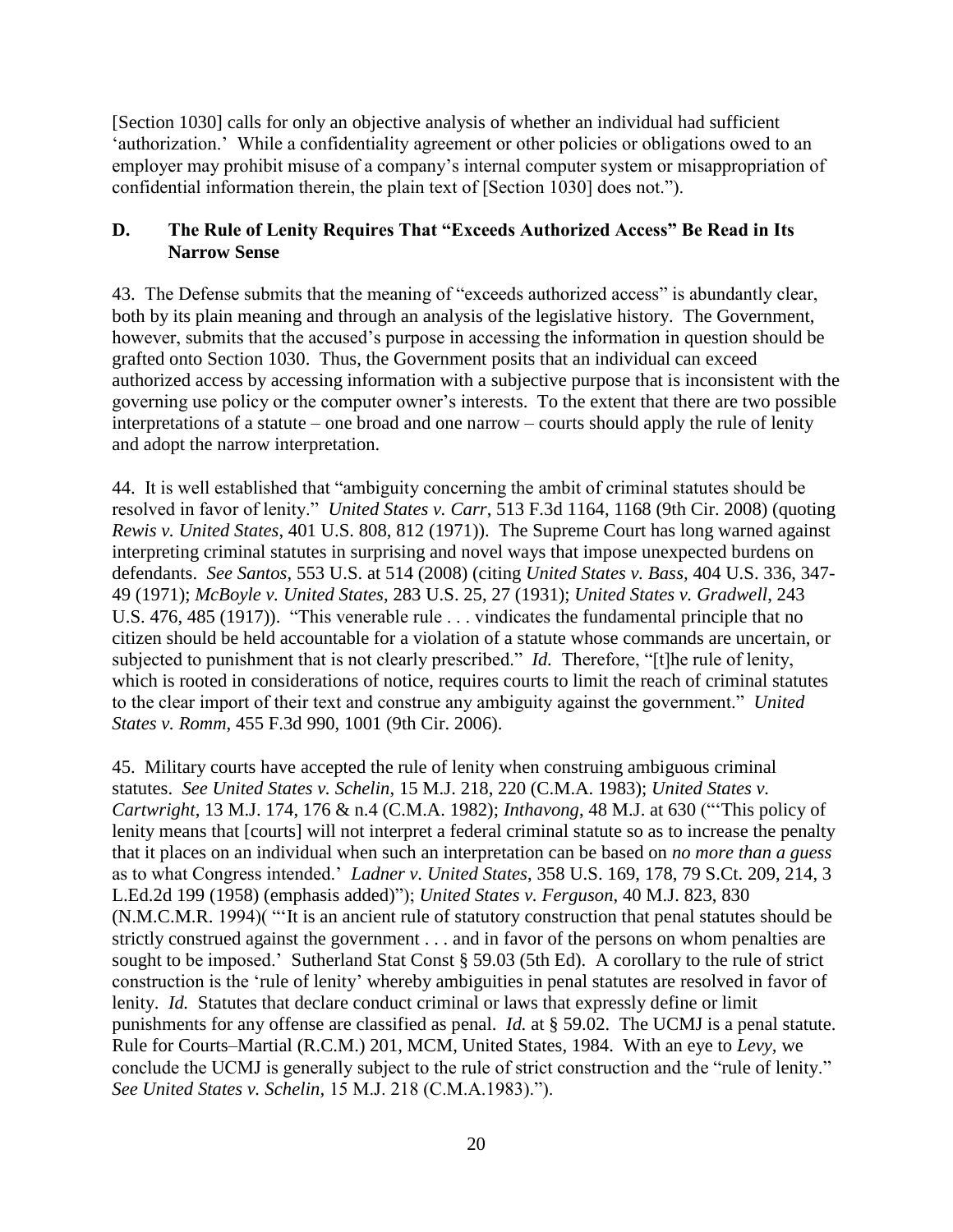46. Thus, under the rule of lenity, this Court should adopt the narrow meaning of "exceeds authorized access." That is, one exceeds authorized access when one bypasses technical, computer-based restrictions to access information on the computer than one is not entitled to access. This is exactly what the Ninth Circuit held in *Nosal III*:

If Congress wants to incorporate misappropriation liability into the CFAA, it must speak more clearly. The rule of lenity requires "penal laws . . . to be construed strictly." *United States v. Wiltberger*, [18 U.S. \(5 Wheat.\) 76, 95, 5 L.Ed. 37](http://web2.westlaw.com/find/default.wl?mt=208&db=780&tc=-1&rp=%2ffind%2fdefault.wl&findtype=Y&ordoc=2027470557&serialnum=1820137963&vr=2.0&fn=_top&sv=Split&tf=-1&referencepositiontype=S&pbc=181DA594&referenceposition=95&rs=WLW12.04)  [\(1820\).](http://web2.westlaw.com/find/default.wl?mt=208&db=780&tc=-1&rp=%2ffind%2fdefault.wl&findtype=Y&ordoc=2027470557&serialnum=1820137963&vr=2.0&fn=_top&sv=Split&tf=-1&referencepositiontype=S&pbc=181DA594&referenceposition=95&rs=WLW12.04) "[W]hen choice has to be made between two readings of what conduct Congress has made a crime, it is appropriate, before we choose the harsher alternative, to require that Congress should have spoken in language that is clear and definite." *Jones* [*v. United States*], 529 U.S. [848,] [858, 120 S.Ct. 1904](http://web2.westlaw.com/find/default.wl?mt=208&db=708&tc=-1&rp=%2ffind%2fdefault.wl&findtype=Y&ordoc=2027470557&serialnum=2000358278&vr=2.0&fn=_top&sv=Split&tf=-1&pbc=181DA594&rs=WLW12.04) [(2000)] (internal quotation marks and citation omitted).

The rule of lenity not only ensures that citizens will have fair notice of the criminal laws, but also that Congress will have fair notice of what conduct its laws criminalize. We construe criminal statutes narrowly so that Congress will not unintentionally turn ordinary citizens into criminals. "[B]ecause of the seriousness of criminal penalties, and because criminal punishment usually represents the moral condemnation of the community, legislatures and not courts should define criminal activity." *United States v. Bass*, [404 U.S. 336, 348, 92](http://web2.westlaw.com/find/default.wl?mt=208&db=708&tc=-1&rp=%2ffind%2fdefault.wl&findtype=Y&ordoc=2027470557&serialnum=1971127154&vr=2.0&fn=_top&sv=Split&tf=-1&pbc=181DA594&rs=WLW12.04)  [S.Ct. 515, 30 L.Ed.2d 488 \(1971\).](http://web2.westlaw.com/find/default.wl?mt=208&db=708&tc=-1&rp=%2ffind%2fdefault.wl&findtype=Y&ordoc=2027470557&serialnum=1971127154&vr=2.0&fn=_top&sv=Split&tf=-1&pbc=181DA594&rs=WLW12.04) "If there is any doubt about whether Congress intended [the CFAA] to prohibit the conduct in which [Nosal] engaged, then 'we must choose the interpretation least likely to impose penalties unintended by Congress.'" *United States v. Cabaccang*, [332 F.3d 622, 635 n.22 \(9th Cir.2003\)](http://web2.westlaw.com/find/default.wl?mt=208&db=506&tc=-1&rp=%2ffind%2fdefault.wl&findtype=Y&ordoc=2027470557&serialnum=2003401323&vr=2.0&fn=_top&sv=Split&tf=-1&referencepositiontype=S&pbc=181DA594&referenceposition=635&rs=WLW12.04) (quoting *United States v. Arzate–Nunez*, [18 F.3d 730, 736 \(9th Cir.1994\)\)](http://web2.westlaw.com/find/default.wl?mt=208&db=506&tc=-1&rp=%2ffind%2fdefault.wl&findtype=Y&ordoc=2027470557&serialnum=1994054660&vr=2.0&fn=_top&sv=Split&tf=-1&referencepositiontype=S&pbc=181DA594&referenceposition=736&rs=WLW12.04).

This narrower interpretation is also a more sensible reading of the text and legislative history of a statute whose general purpose is to punish hacking – the circumvention of technological access barriers – not misappropriation of trade secrets – a subject Congress has dealt with elsewhere . . . . Therefore, we hold that "exceeds authorized access" in the CFAA is limited to violations of restrictions on *access* to information, and not restrictions on its *use.*

2012 WL 1176119, at \*7-8 (emphases in original). Applying the rule of lenity and what the Defense submits is the proper understanding of "exceeds authorized access," the Government has failed to state a claim.

### **E. An Expansive Reading of "Exceeds Authorized Access" Is Unconstitutionally Vague and Would Lead to Absurd Results**

47. An expansive interpretation of "exceeds authorized access" that would criminalize persons for violating terms of authorized use puts at least one provision of Section 1030 in constitutional jeopardy. In *Nosal I*, the defendant argued to the three judge panel of the Ninth Circuit that the Government's interpretation would "make criminals out of millions of employees who might use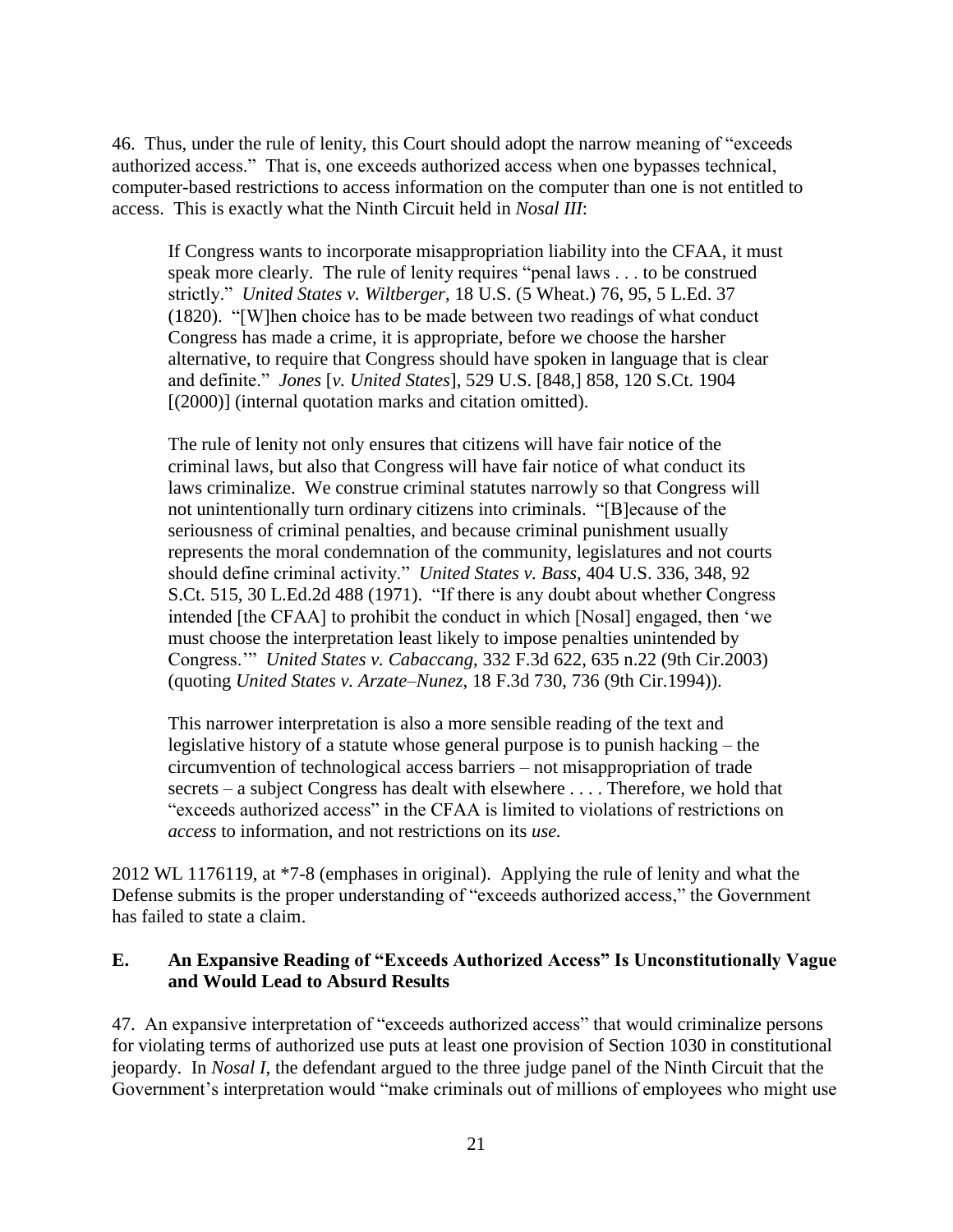their computers for personal use, for example, to access their personal email accounts or to check the latest college basketball scores." 642 F.3d at 788. The panel majority rejected this contention, concluding that because Section 1030(a)(4) requires an intent to defraud and an action that furthers the fraud, the defendant's "Orwellian" fear was unfounded. *Id.* at 788-89.

48. The en banc Ninth Circuit, however, was not so dismissive. After all, the term "exceeds authorized access" is included in both Section 1030(a)(4) – the provision at issue in *Nosal* – and Section 1030(a)(2)(C). *See* 18 U.S.C. § 1030(a)(2)(C), (4); *Nosal III*, 2012 WL 1176119, at \*3. Thus, an interpretation of "exceeds authorized access" for Section 1030(a)(4) purposes is equally applicable to Section 1030(a)(2)(C). *Nosal III*, 2012 WL 1176119, at \*4. Section 1030(a)(2)(C) does not require an intent to defraud like Section 1030(a)(4) does. *See id.* at \*3-4*.* Instead, a person is guilty of a violation of Section 1030(a)(2)(C) when that person "intentionally accesses a computer without authorization or exceeds authorized access, and thereby obtains . . . information from any protected computer," 18 U.S.C.  $\S$  1030(a)(2)(C), where the term "protected computer" includes a computer connected to the internet. *See Nosal*, 2012 WL 1176119, at \*3-4. Therefore, under "the government's proposed interpretation, millions of unsuspecting individuals would find that they are engaging in criminal conduct." *Id.* at \*4. The court colorfully elaborated:

Minds have wandered since the beginning of time and the computer gives employees new ways to procrastinate, by g-chatting with friends, playing games, shopping or watching sports highlights. Such activities are routinely prohibited by many computer-use policies, although employees are seldom disciplined for occasional use of work computers for personal purposes. Nevertheless, under the broad interpretation of the CFAA, such minor dalliances would become federal crimes.

### *Id.*

 $\overline{a}$ 

49. The *Nosal III* Court found this situation intolerable for two reasons, both tied to the void-forvagueness doctrine. First, the Government's interpretation posed serious notice concerns. *See id.* Second, it would "invite arbitrary and discriminatory enforcement." *Id.*

50. The court remarked that "[s]ignificant notice problems arise if we allow criminal liability to turn on the vagaries of private policies that are lengthy, opaque, subject to change and seldom read." *Id.* The use of countless websites is governed by a series of private agreements and policies. *Id.* at \*5. The prevalence of these agreements and policies is rivaled only by their obscurity to the average person; "most people are only dimly aware of [them] and virtually no one reads or understands [them]." *Id.* If the scant notice of their existence wasn't troublesome enough, "website owners retain the right to change the terms at any time and without notice. Accordingly, behavior that wasn't criminal yesterday can become criminal today without an act of Congress, and without any notice whatsoever." *Id.* at \*6 (citation and parenthetical omitted).<sup>12</sup>

 $12$  The fact that these notice concerns may not be as apparent in this case should be irrelevant to this Court's interpretation of the term "exceeds authorized access." As the en banc *Nosal* Court noted, the interpretation given to the term "exceeds authorized access" is applicable to all provisions of Section 1030 that use some variant of that term. *See Nosal III*, 2012 WL 1176119, at \*4 ("Congress obviously meant 'exceeds authorized access' to have the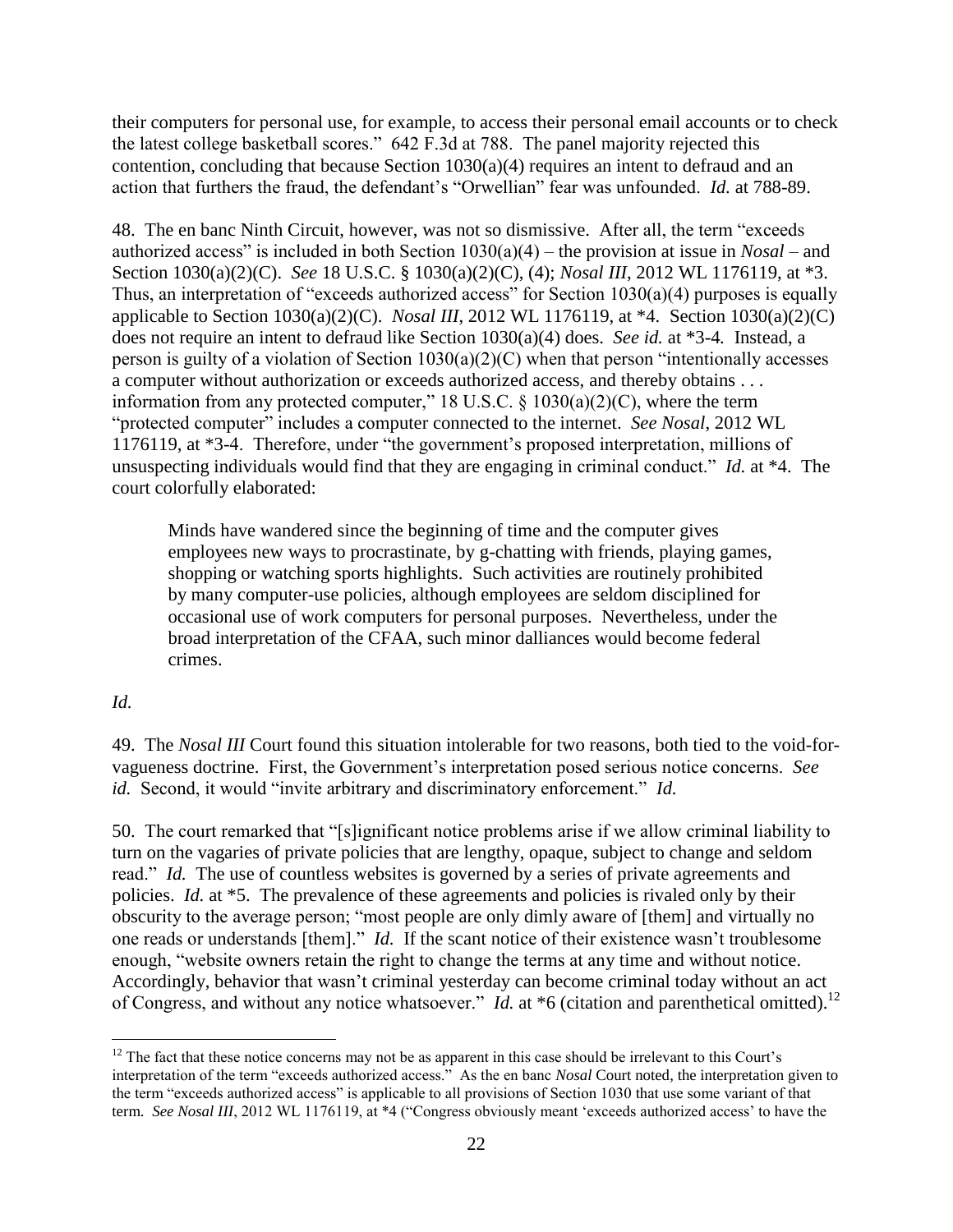51. In addition to these substantial notice concerns, the *Nosal III* Court also anticipated that the Government's interpretation would lead to arbitrary and discriminatory enforcement. *See id.* at \*4, \*6. The Government's assurances of prosecutorial restraint did not satisfy the court:

The government assures us that, whatever the scope of the CFAA, it won't prosecute minor violations. But we shouldn't have to live at the mercy of our local prosecutor. *Cf. United States v. Stevens*, --- U.S. ----, 130 S.Ct. 1577, 1591 (2010) ("We would not uphold an unconstitutional statute merely because the Government promised to use it responsibly."). And it's not clear we *can* trust the government when a tempting target comes along. Take the case of the mom who posed as a 17–year–old boy and cyber-bullied her daughter's classmate. The Justice Department prosecuted her under 18 U.S.C. § 1030(a)(2)(C) for violating MySpace's terms of service, which prohibited lying about identifying information, including age. *See United States v. Drew*, 259 F.R.D. 449 (C.D. Cal. 2009). Lying on social media websites is common: People shave years off their age, add inches to their height and drop pounds from their weight. The difference between puffery and prosecution may depend on whether you happen to be someone an AUSA has reason to go after.

*Id.* at  $*6$  (emphasis in original).

 $\overline{a}$ 

52. Indeed, as the en banc Ninth Circuit indicated, the "Orwellian situation" that was so casually dismissed by the *Nosal I* panel majority actually came to fruition in *Drew*. In that case, the adult defendant created a false MySpace profile of a teenage boy, posted a picture of a teenage boy to that profile without the boy's consent, used that profile to befriend a teenage girl, and eventually used that profile to tell that teenage girl that "the world would be a better place without her in it." *Drew*, 259 F.R.D. at 452. The teenage girl took her own life later that day, and the defendant was soon indicted for felony violations of Section 1030(a)(2)(C) and (c)(2)(B)(ii). *Id.* The defendant was alleged to have exceeded her authorized access to MySpace.com because her act of creating the false profile and the posting of a picture of a teenage boy without the boy's consent violated MySpace's terms of service. *Id.* The jury acquitted the defendant of the felony violations but convicted her on misdemeanor violations of Section 1030(a)(2)(C). *Id.* at 453. The defendant then filed a motion for judgment of acquittal, contending that the violation of the terms of service of an internet provider cannot constitute exceeding authorized access under Section 1030 and, if it did, Section 1030 was unconstitutionally vague. *Id.* at 451.

53. The United States District Court for the Central District of California granted the defendant's motion, concluding that Section  $1030(a)(2)(C)$ , as interpreted by the court and as

same meaning throughout [S]ection 1030. We must therefore consider how the interpretation we adopt will operate wherever in that section the phrase appears."). Therefore, it is no answer to the constitutional concerns raised by the expansive interpretation of the term "exceeds authorized access" to say that no notice concerns are present in this case. Indeed, the *Nosal* panel majority put forth this flawed, myopic rationale, *see Nosal I*, 642 F.3d at 788-89, and that rationale was soundly rejected by the en banc *Nosal* Court, *see Nosal III*, 2012 WL 1176119, at \*3-4. The *Rodriguez* and *John* Courts made the same mistake. *See id.* at \*6. Accordingly, in choosing the appropriate interpretation of the term "exceeds authorized access" this Court must consider how the chosen interpretation will affect the other provisions of Section 1030. *See id.* at \*4.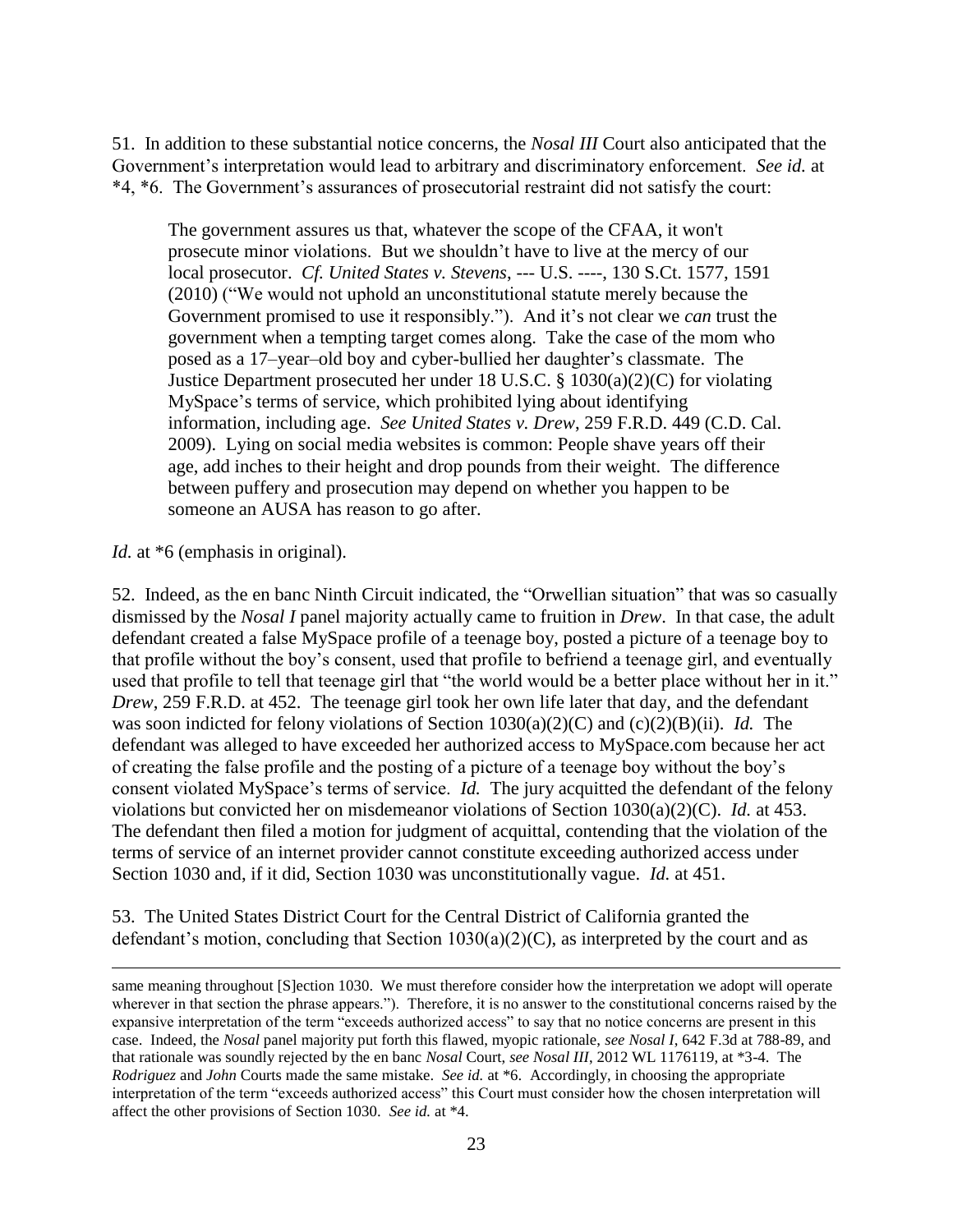applied to the defendant's conduct, was unconstitutionally vague. *Id.* at 464-67. First, the court determined that, as it had interpreted Section 1030, the statute presented serious notice problems: "[T]he language of [S]ection  $1030(a)(2)(C)$  does not explicitly state (nor does it implicitly suggest) that [Section 1030] has 'criminalized breaches of contract' in the context of website terms of service." *Id.* at 464. Second, the court explained that under Section 1030(a)(2)(C)'s "'standardless sweep' . . . federal law enforcement entities would be improperly free 'to pursue their personal predilections'" in selecting which violations to prosecute and which to let go unpunished. *Id.* at 467 (quoting *Kolender v. Lawson*, 461 U.S. 352, 358 (1983)). Accordingly, the court concluded that its broad interpretation of "exceeds authorized access" rendered Section 1030(a)(2)(C) unconstitutionally vague as applied to the defendant's conduct. *Id.* at 464, 467.

54. Under the Government's interpretation in this case, if an accused violates the governing terms of use, he is guilty of a federal offense under Section 1030. As described above, this interpretation raises serious constitutional concerns of vagueness – concerns which can be readily avoided by interpreting the phrase "exceeds authorized access" according to its plain meaning.

### **F. Academic Commentary Supports the View that "Exceeds Authorized Access" Under Section 1030 Must be Interpreted Narrowly**

55. Professor Orin Kerr, one of the country's foremost experts in the area of computer crimes and cyber law, has argued in two separate articles that the term "exceeding authorized access" should not be interpreted so as to allow for an inquiry into whether the accused has violated the computer owner's terms of use. Rather, Section 1030 should only capture whether the user bypassed technical restrictions so as to access information that he was not entitled to access. *See* Orin S. Kerr, *Vagueness Challenges to the Computer Fraud and Abuse Act*, 94 Minn. L. Rev. 1561, 1572 (2010) [hereinafter Kerr, *Vagueness Challenges*]; Kerr, *Cybercrime's Scope*, *supra*, at 1649.

56. Kerr notes that several courts have correctly recognized that "an employee who is authorized to access an employer's computer is, well, authorized to use the employer's computer." Kerr, *Vaguenss Challenges*, *supra*, at 1584. Under this interpretation, courts have properly held that misuse of an employer's computer in no way renders the access unauthorized; in fact, the misuse is entirely irrelevant to the "exceeds authorized access" inquiry. *See id.* For Kerr, when access is without authorization or exceeds authorized access must be limited "to access that circumvents restrictions by code." Kerr, *Cybercrime's Scope*, *supra*, at 1649. Kerr has explained this codebased approach as follows:

When a user circumvents regulation by code, she tricks the computer into giving her greater privileges than she is entitled to receive. This normally can occur in two ways. First, a user can enter the username and password of another user with greater privileges . . . . Second, a user can exploit a design flaw in software that leads the software to grant the user greater privileges[.]

*Id.* (footnote omitted).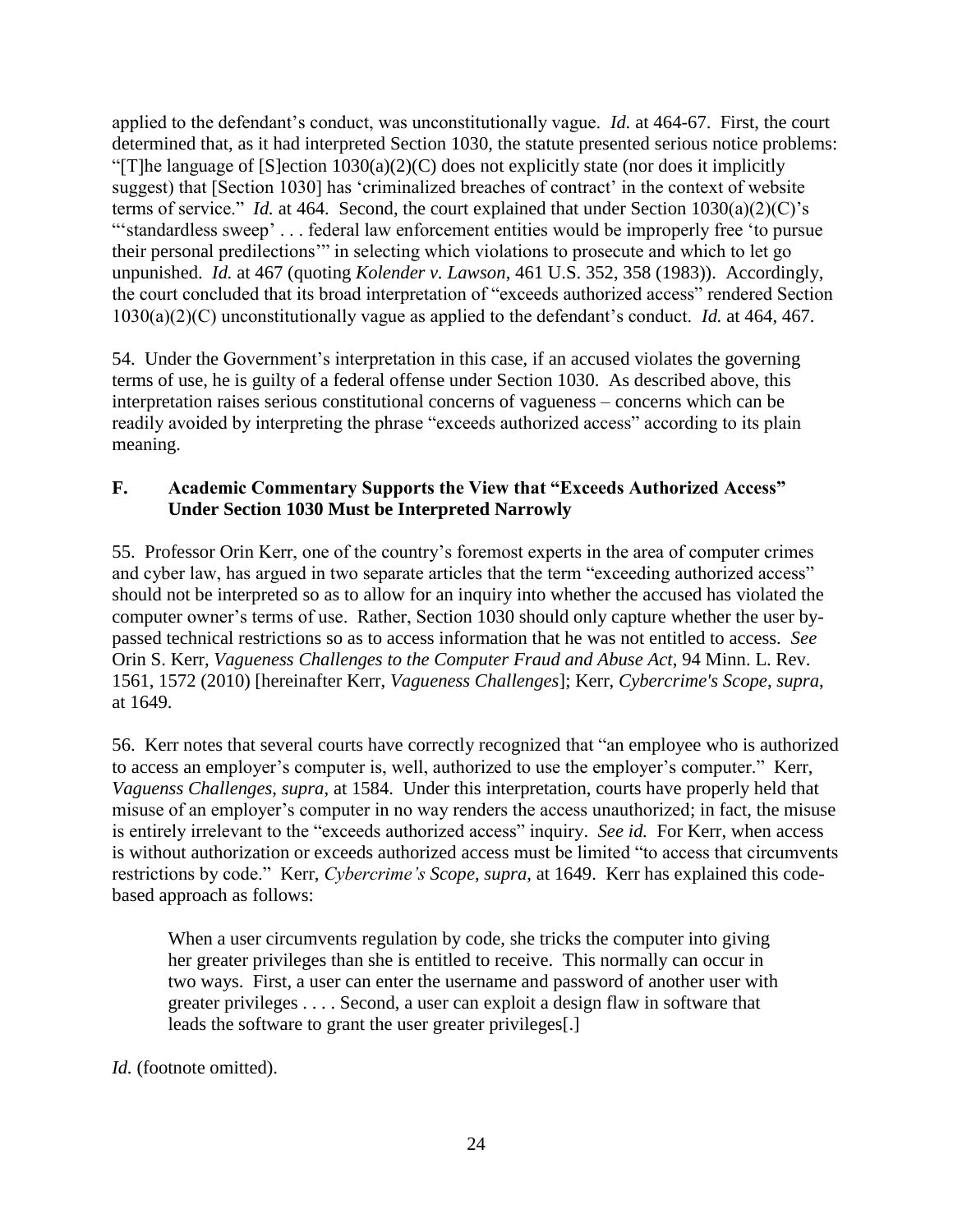57. He views this narrow interpretation as not only correct, but absolutely essential to the CFAA's vitality: "Only a narrow construction of the statute can save its constitutionality." Kerr, *Vagueness Challenges*, *supra*, at 1572. Kerr reasons that a narrow construction is necessary because a more expansive interpretation, like the one adopted by the *John* and *Rodriguez* courts, would likely render Section 1030 both substantially overbroad and unconstitutionally vague. *See* Kerr, *Cybercrime's Scope*, *supra*, at 1658-59.

58. If "exceeds authorized access" is interpreted to cover a person's violations of a website's terms of service or a person's misuse or misappropriation of information that the person was authorized to access in the first place, the overbreadth doctrine is implicated because Section 1030 would in effect be "granting computer owners the power to criminalize speech, and even mere thoughts." *Id.* at 1658. Kerr provides the following example to illustrate this point:

[A] pro-life owner of a computer network could insert a paragraph in the Terms of Use agreement allowing only those who express pro-life opinions (or even only those who are pro-life) to use the network. Expressing pro-choice viewpoints would violate the Terms of Use, making the access "without authorization" or "exceeding authorized access" and triggering criminal liability.

*Id.* at 1658-59. The First Amendment would be seriously offended if the CFAA gave a computer owner the power to "harness the criminal law at his discretion" in this manner. *Id.* at 1658

59. Even more problematic, Kerr argues, an expansive interpretation of "exceeds authorized access" would pose serious vagueness concerns. *See* Kerr, *Vagueness Challenges*, *supra*, at 1562, 1572; Kerr, *Cybercrime's Scope*, *supra*, at 1659. "The CFAA has become so broad, and computers so common, that expansive or uncertain interpretations of unauthorized access . . . would either provide insufficient notice of what is prohibited or fail to provide guidelines for law enforcement in violation of the constitutional requirement of Due Process[.]" Kerr, *Vagueness Challenges*, *supra*, at 1562. If a website's terms of service can limit a user's access, as the court held in *Drew*, the notice problems are readily apparent:

Few users read the terms of service or terms of use of any of the computers they access, much less all of them, and many restrictions feature ambiguous terms that can be quite difficult to interpret. It is difficult, if not impossible, for a typical user to know for sure whether he is in compliance with all of the contractual restrictions regulating each of the computers he has accessed at any given time. Under the broad contractual theory of authorization, however, any violation of the terms of service or terms of use of any computer a person accesses violates the statutory prohibition on unauthorized access.

Kerr, *Cybercrime's Scope*, *supra*, at 1659. The notice problems are just as serious under the expansive interpretation adopted in *John* and *Rodriguez* where an employee's use of information for personal reasons, or contrary to the interests of the employer, can be considered exceeding authorized access: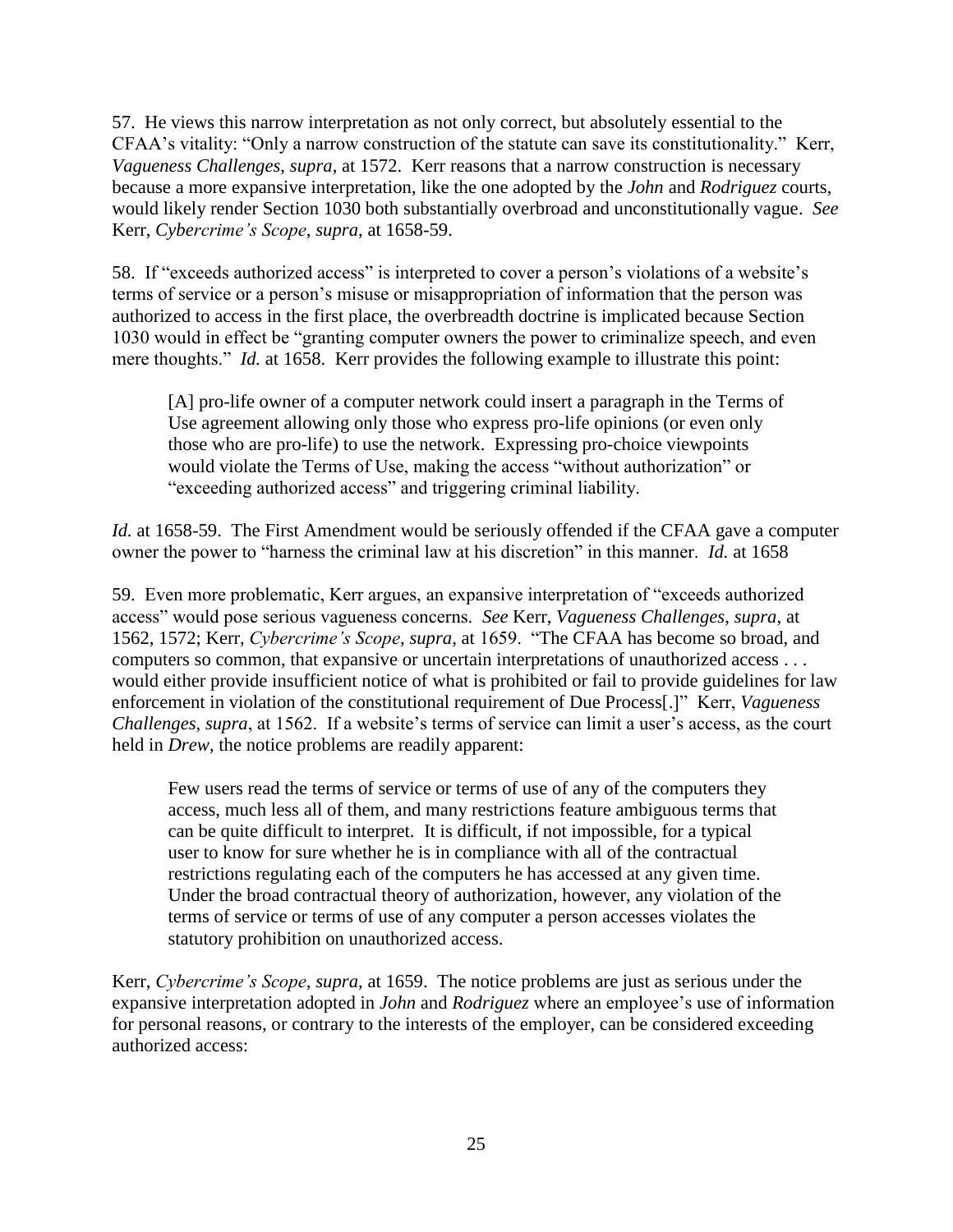[W]e need to recognize that many employees routinely use protected computers in the course of their day for a tremendously wide range of functions. Employee use of computers tracks employee attention spans. Attention wanders, and our computer use wanders with it. We think, therefore we Google. As a result, it is rare, if not inconceivable, for every keystroke to be clearly and strictly in the course of furthering an employment relationship. The best employee in a larger company might spend thirty minutes writing up a report, and then spend one minute checking personal e-mail and twenty seconds to check the weather to see if the baseball game after work might be rained out. He might then spend ten more minutes working on the report followed by two minutes to check the online news. Over the course of the day, he might use the computer for primarily personal reasons dozens or even hundreds of times.

#### Kerr, *Vagueness Challenges*, *supra*, at 1585.

60. For these reasons, Kerr concludes that "[t]he acts of violating [a website's terms of service] and acting contrary to an employer's interest, without more, should not constitute either an access without authorization or exceeding an authorized access." *Id.* at 1572. Such an interpretation would "create a remarkably broad criminal prohibition that has no connection to the rationales of criminal punishment." Kerr, *Cybercrime's Scope*, *supra*, at 1663.

61. Kerr is by no means alone in advocating the necessity of a narrow interpretation of "exceeds authorized access." Indeed, several other commentators have echoed the same refrain. *See, e.g.,*  Thomas E. Booms, Note, *Hacking Into Federal Court: Employee "Authorization" Under the Computer Fraud and Abuse Act*, 13 Vand. J. Ent. & Tech. L. 543, 570 (2011) (advocating a narrow interpretation because "an employee who has permission to access an employer's computer is authorized to use that computer. It should be irrelevant what the employee does on the computer, because the statute emphasizes access to the computer, not its use. This interpretation is not only supported by the plain meaning of the statute, the CFAA's legislative history, and the rule of lenity, but also allows for a consistent and predictable application of the statute." (footnote omitted)); *id.* at 571 (providing the following analogous example: "If a person is invited into someone's home and steals jewelry while inside, the person has committed a crime – but not burglary – because he has not broken into the home. The fact that the person committed a crime while inside the home does not change the fact that he was given permission to enter."); Garrett D. Urban, Note, *Causing Damage Without Authorization: The Limitations of Current Judicial Interpretations of Employee Authorization Under the Computer Fraud and Abuse Act*, 52 Wm. & Mary L. Rev. 1369, 1407 (2011) ("A code-based approach [like the one advocated by Kerr] to the amended CFAA would limit expansive liability while still allowing for changes in technology"); Greg Pollaro, *Disloyal Computer Use and the Computer Fraud and Abuse Act: Narrowing the Scope*, 2010 Duke L. & Tech. Rev. 12, ¶ 23 (2010), *available at*  http://dltr.law.duke.edu/2010/08/26/disloyal-computer-use-and-the-computer-fraud-and-abuseact-narrowing-the-scope/ ("A narrow definition . . . has the dual benefit of providing a clearer standard and being in accord with the initial spirit and purpose of the CFAA.").

62. Therefore, academic commentary provides even further support for the position that the term "exceeds authorized access" should be interpreted narrowly to only cover situations where a